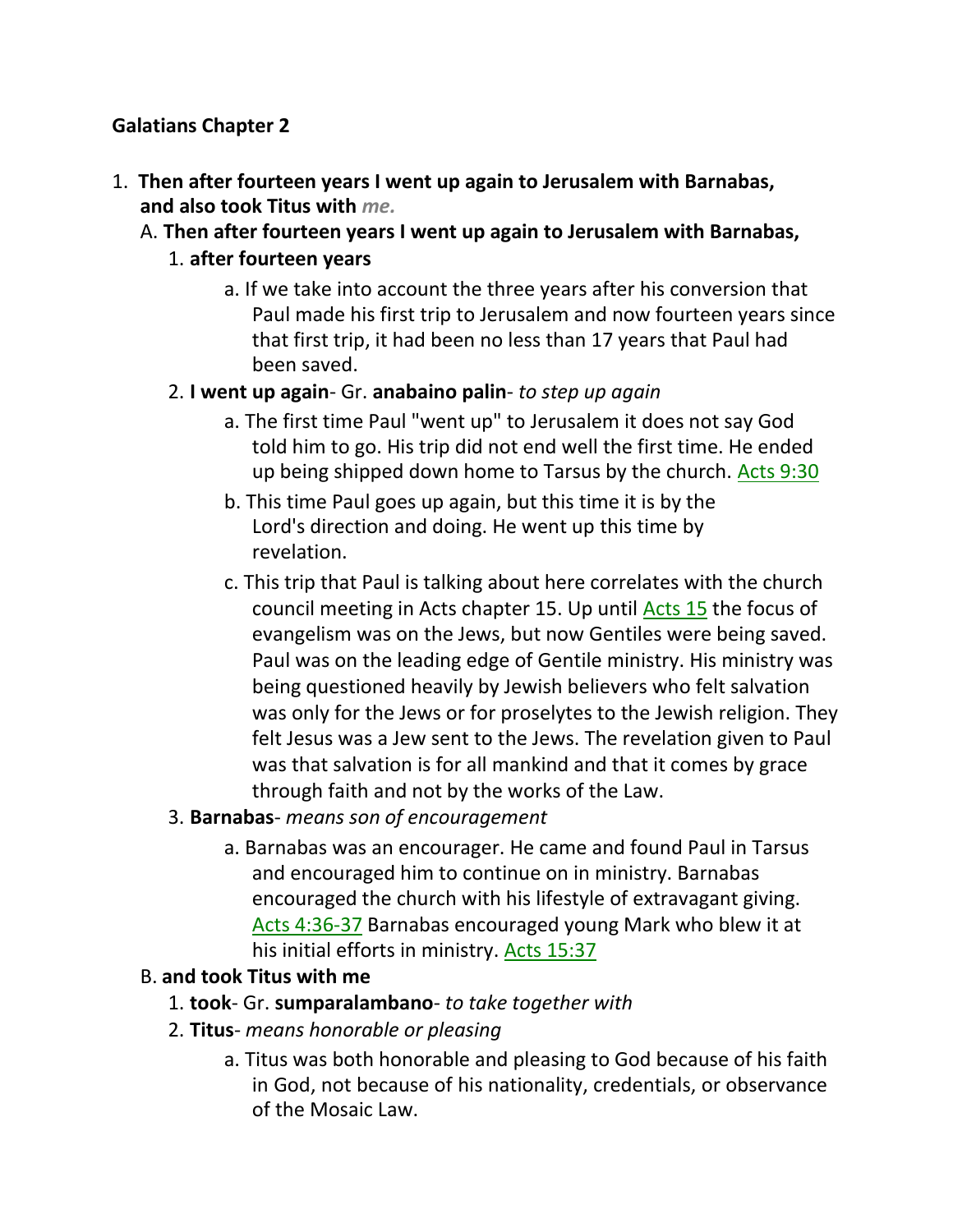- b. Titus was not circumcised. The Judiazers taught that you needed to believe Jesus was the Messiah, but to be right with God or stay right with God you also had to keep the Law, which meant that you had to be circumcised. Titus was pleasing to God through faith, not by the works of the Law. He was honorable in all he did by faith in God's grace, and not the outward observances to the Mosaic Law.
- c. We are called to be honorable and pleasing to God and to live honorably before all men. Titus did this from God's grace and not by his own self efforts and law keeping. He lived honorably from his heart and not as a mere outward show he put on to convince others. We can and will live honorably in our life by living a life of faith in God's grace.
- d. Notice that Paul brought Titus when he was being examined by church leadership. Titus was fruit from his ministry. He brought his fruit to be examined. We will be examined, and what will speak for us is our fruit, not our words. It is the fruit that we produce which will bring the notice of leadership. Again, our calling comes from God Himself, but that calling must be recognized by others. One of the ways it will be recognized is by our good fruit.
- 2. **And I went up by revelation and communicated to them that gospel which I preach among the Gentiles, but privately to those who were of reputation, lest by any means I might run, or had run, in vain.**
	- A. **And I went up by revelation,**
		- 1. **went up** Gr. **anabaino** *to take steps up*
		- 2. **by revelation** Gr. **apokalupsis** *laying bear, a disclosure of truth, instruction, manifestation*
			- a. This means that God revealed to Paul that he was supposed to go the Jerusalem. Those in Antioch had chosen him to go, but he did not accept that nomination until he heard from the Lord first. Acts 15:1-2
			- b. Notice that Paul went up by revelation. That was true in the natural and it is true spiritually. We are always elevated and exalted through revelation that we receive of the Lord.
			- c. Satan sent a messenger to buffet Paul because he was exalted due to the revelations given to him. 2 Cor. 12:7 Religion gets stupid here and says that satan sent a messenger to humble Paul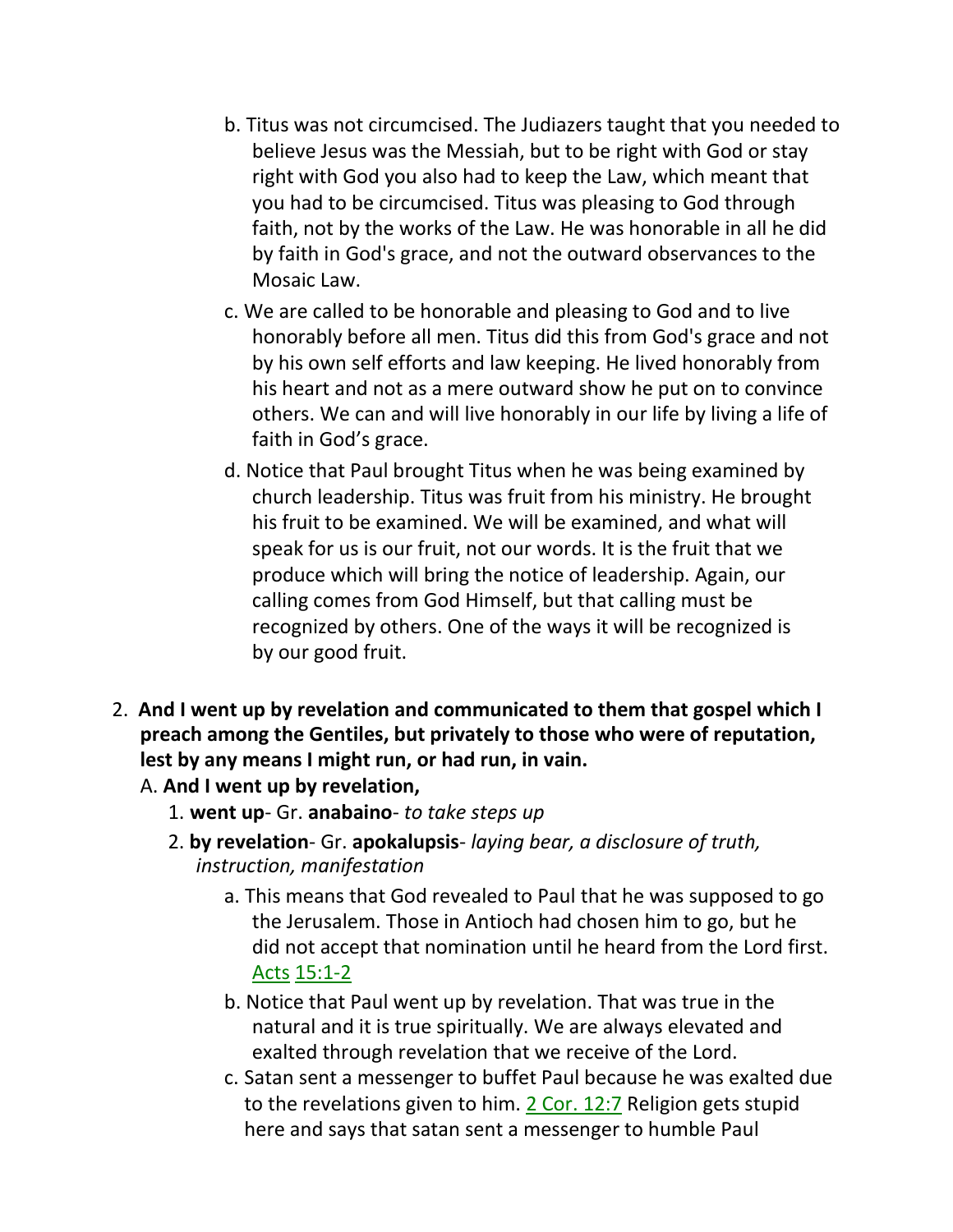because he was in pride due to his revelations. How stupid can you get and still breathe! Why would satan want Paul to be humble? He would want him in pride because pride comes before destruction! Prov. 16:18 No, satan did not want Paul exalted in influence and effectiveness by the revelations he had received, so he sent a messenger to stop him.

- d. We will be exalted through revelation we receive of the Word by the Holy Spirit. This means we need to spend time studying and meditating in the Word of God.
- B. **and communicated to them that gospel which I preach among the Gentiles,**
	- 1. **communicated** Gr. **anatithemai-** *to set forth (in words) again*
	- 2. **preach-** Gr. **kerusso** *to herald a message*
		- a. We are not an island to ourselves. Although a man or a body of men did not give the gospel message to Paul, God revealed to Paul that he needed to submit his gospel message to the church leaders in Jerusalem so they could effectively work together to get the Great Commission fulfilled. In the end it was decided that Paul would go the Gentiles with the gospel, and Peter would go to the Jews with the gospel, and both would care for the poor. They would work together to be the most effective they could be for God and the kingdom.

# C. **but privately to those who were of reputation,**

#### 1. **privately**- Gr. **kata idios**- *according to myself*

- a. Paul wisely spoke to the main leadership before presenting his case to the entire crowd that had gathered. It is always best to get the leadership on the same page privately before you present something controversial to the church body at large.
- 2. **reputation** Gr. **dokeo** *held in esteem, held in high opinion*
	- a. Some people have a reputation that they have built, others have a reputation that has been grown. Building a reputation has to deal with keeping up an outward appearance. Growing a reputation comes from bearing fruit from your relationship with God by faith in Christ.

#### D. **lest by any means I might run, or had run, in vain**

- 1. **means-** Gr. **mepos pas**
- 2. **run** Gr. **trecho**
	- a. Paul saw his ministry call as a race to be run. We are the only one running on our racecourse. That means we win by finishing it!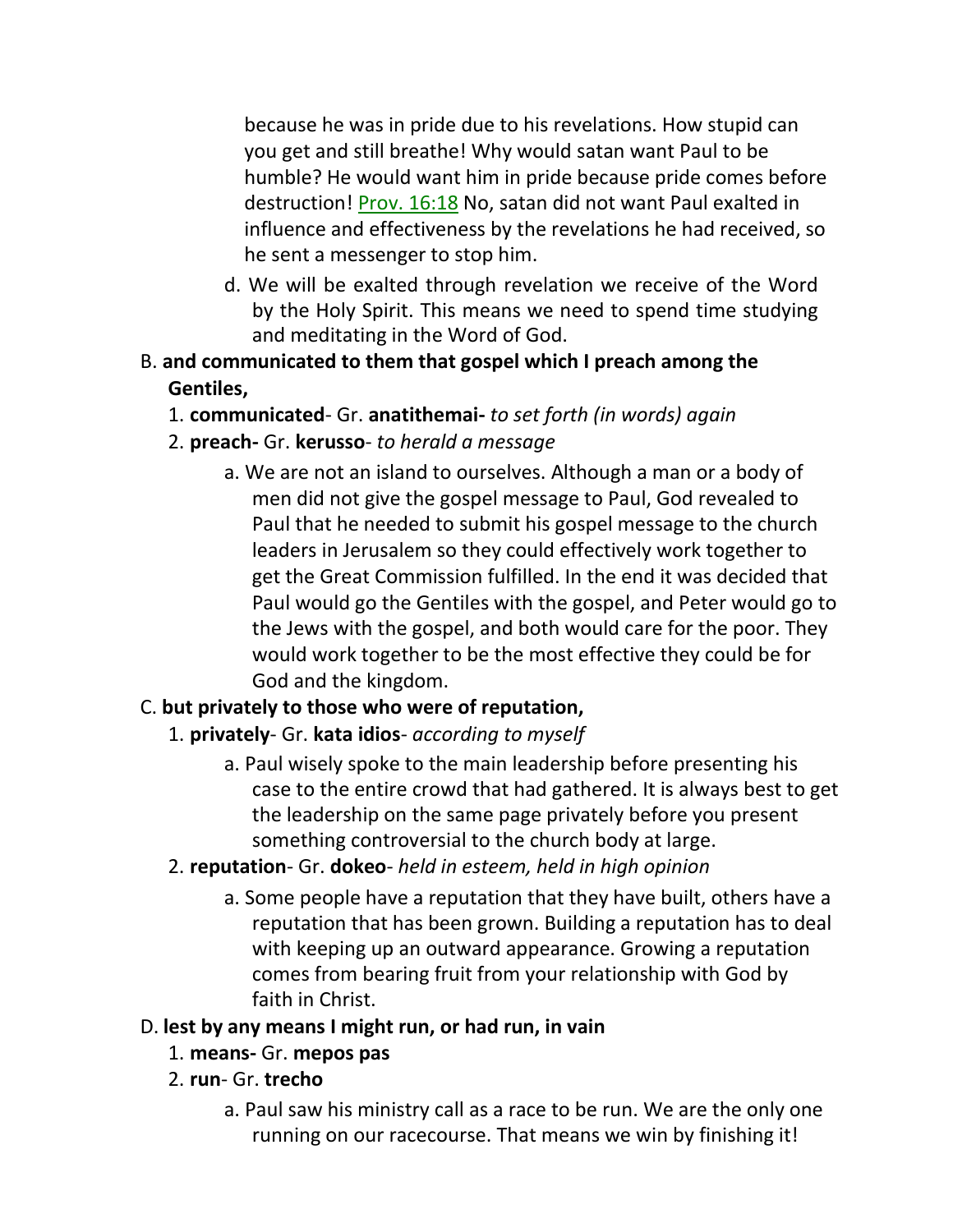Paul's aim was to the finish his course with joy [Acts 20:24], which he ultimately did! 2 Tim. 4:7

- 3. **vain** Gr. **kenos** *empty, with no purpose*
	- a. This does not mean that Paul was in doubt of the divine origin of his gospel. He knew it was from God. We saw that in chapter 1. He knew it was God from revelation and from the fruit it produced wherever he went. It was confirmed by mighty signs and wonders. Rom. 15:19
	- b. Paul said this because the church in Jerusalem had a major influence in the world which had strong implications for both Jews and Gentiles. The decisions made at the council would either greatly help Paul in ministering or greatly hinder him wherever he went. If the Jerusalem council said that the Gentiles had to follow the law to be saved and be right with God, then his ministry would be much harder. He would be fighting to swim upstream everywhere he went. He would be going from running in the ministry to crawling to gain ground inch by inch.
	- c. The Judiazers up until this point had been following Paul and when he left a place they would come in and question Paul's teaching and his credentials. Now, if Jerusalem would rule that the Gentiles did not have to keep the law and recognized Paul's ministry, this would greatly help Paul against these false brethren, the Judiazers. He could run without the extra impediments that were being thrown in his way.

#### 3. **Yet not even Titus who** *was* **with me, being a Greek, was compelled to be circumcised.**

#### A. **Yet not even Titus who was with me,**

- A. First Paul was not ashamed to be in league with a Gentile believer.
- B. Secondly, Paul brought Titus because he knew Titus was a strong person. Titus would not bow to pressure and fear, although he was not circumcised. Later Paul would choose to circumcise Timothy before he brought him on the road with him. This was because Timothy was weaker than Titus. Paul had to encourage Timothy against being timid and fearful. Paul had Timothy circumcised because he felt Timothy could not take the persecution he would incur from the Jews because he was only a half Jew on his mother's side. Acts 16:3

#### B. **being a Greek,**

1. Titus was a full Gentile. Both his parents were non-Jews.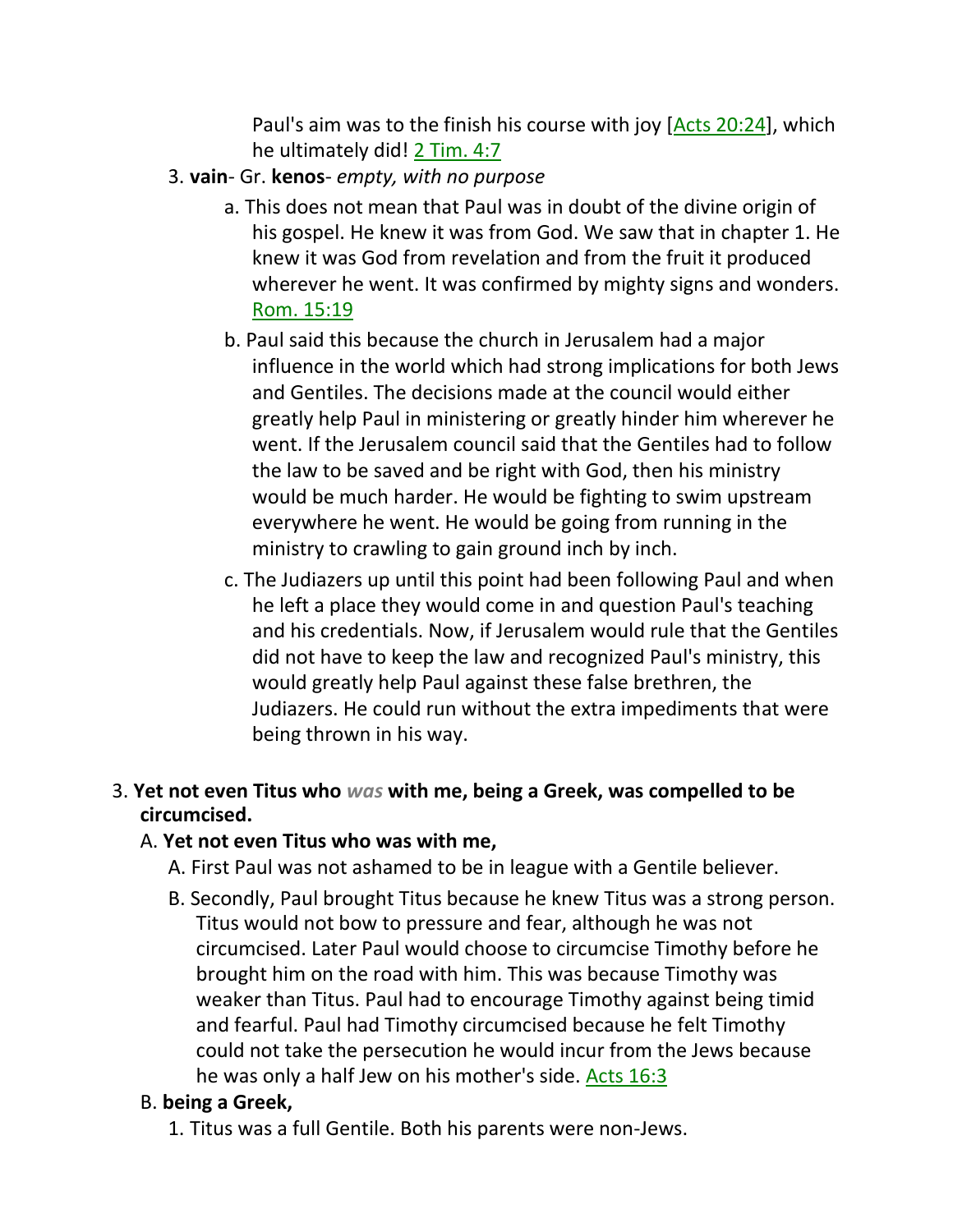#### C. **was compelled to be circumcised**

- 1. **compelled** Gr. **anagkazo** *to necessitate, compel, drive to, constrain by force, threats, etc.*
	- a. Religion compels people, grace entreats people.
- 2. **circumcised** Gr. **peritome** *to cut around, male circumcision*
	- a. Circumcision was a sign of the Jewish covenant God made with Abraham in Genesis 17. However, in the book of Romans 4, Paul uses Abraham as an example of one who was declared righteous before he was circumcised and before the law was given. Abraham was declared righteous in Genesis 15:6. Abraham is then a father and example of all those who believe both Jew and Gentile.
	- b. Circumcision under in the OT was done in the flesh and involved only males. It was done with a natural knife. In the NT circumcision takes place in the spirit, it is for male and female, and is done by the sword of the Spirit. Rom 2:29, Col. 2:11
	- c. In the early church the hot topic was circumcision. Today it is baptism. Many churches say that if you are not baptized or if you are not baptized a certain way you are not saved. Both circumcision and baptism are similar in that they are an outward token of an inward reality. Circumcision was given to Abraham as an outward sign or token of the righteousness he had received by faith. Rom 4:11 Baptism is a type of our death, burial, and resurrection we experience in our spirit when we get saved. 1 Pet. 3:21
- 4. **And** *this occurred* **because of false brethren secretly brought in (who came in by stealth to spy out our liberty which we have in Christ Jesus, that they might bring us into bondage),**
	- A. **And this occurred because of false brethren secretly brought in** 1. **false brethren**
		- a. These men called themselves Christian, but they were not born again. They said they believed in Jesus, but they also relied on their own performance to be saved. The only way you can be saved is by faith in God's grace- period.
		- 2. **secretly brought in** Gr. **pareisaktos** *secretly or surreptitiously brought in, one who has stolen in*
			- a. This took place in Antioch where Paul and Barnabas were ministering. Antioch had a majority of Gentile believers there.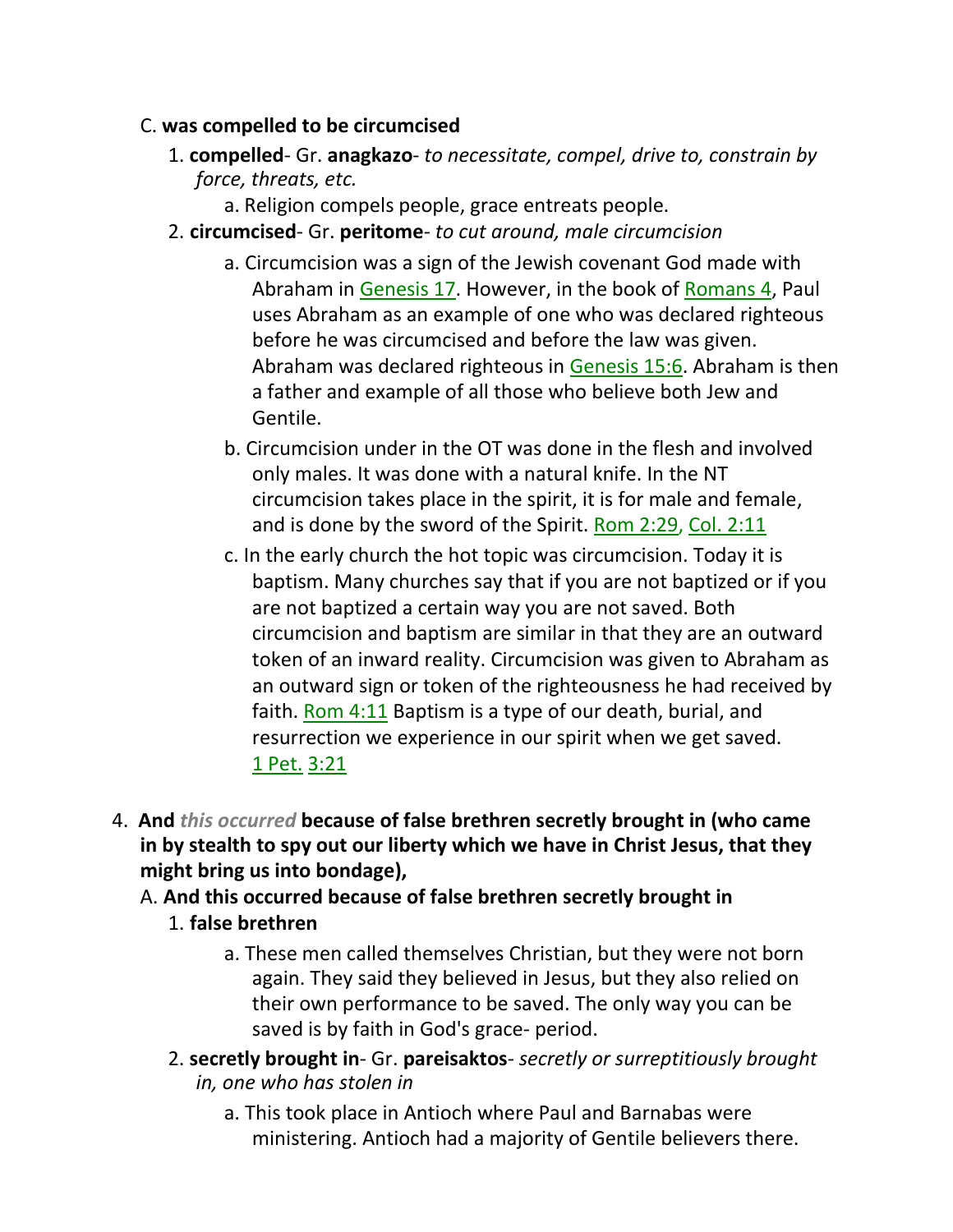Barnabas was a lover of the grace of God. Acts 11:23 When he came to Antioch, he was refreshed by the liberty that was there. He also knew that the grace movement and message needed to be pastored in Antioch. That is why he sought out Paul and brought him to Antioch to teach on grace in balance and truth. Acts 11:25

b. Obviously, there was a small remnant of legalistic folk in the church that did not like what was going on and the message being preached. They sent messengers to Jerusalem telling them about what was going on. Some legalists from Jerusalem, which were not sent by the church leadership, came to Antioch, and secretly joined them in their services and spied out what was going on. They were secretly brought in by someone or some people in the church at Antioch. They were "brought in". These Judiazers that were brought in then openly came against the leadership and started teaching the need for circumcision for salvation. Acts 15:1 Paul and Titus did not bow to the pressure. The church leadership at Antioch decided to go down to the leaders of the Jerusalem church to get the issue resolved for good. God revealed to Paul that he was to go and stand up for grace and the Gentiles.

# B. **who came in by stealth to spy out our liberty which we have in Christ Jesus,**

#### 1. **stealth**- Gr. **pareiserchomai**- *to enter in addition, come in besides; to come in by the side door*

- a. These false believers slipped in by the side door! Jesus said that He was the door to the sheep. John 10:7 Jesus is the front door to salvation. It is by faith in what He did that saves us. These false brethren slipped in the side door and were teaching that it is by what you do that saves you and not just what Jesus did for you and by faith in that.
- 2. **spy out** Gr. **kataskopeo** *to look down upon, to investigate to find fault*
	- a. These legalistic Judiazers came in to find fault with and look down upon what was going on. The ancestors of these Judiazers are alive and well in most churches today.
	- b. They came to spy out who was circumcised or not. I do not know how they could tell who was circumcised or not unless they snuck into the bathroom to do their spying...
- 3. **liberty** Gr. **eleutheria** *freedom*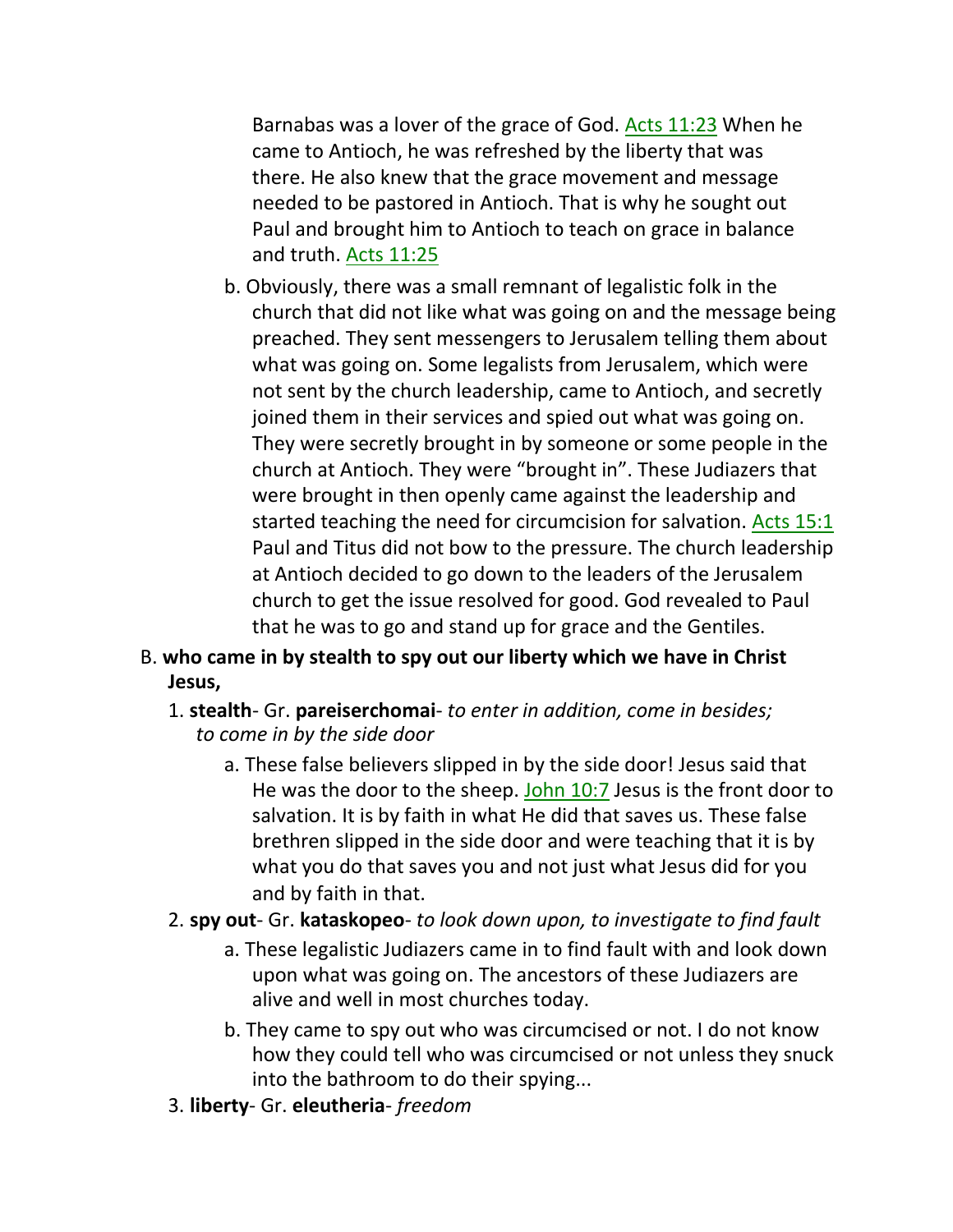a. This liberty enjoyed by Antioch would not just be that uncircumcised Gentiles could worship in the church, but also, they enjoyed eating non-kosher foods like pork! We will see later in this chapter that Peter enjoyed this aspect until people from Jerusalem came to visit. Peter had to wipe the pork chop juice off his beard to look holy and dignified before his Jewish brethren that visited! The church no doubt had a fresh expression of praise and worship to the Lord. They were not focused on outward appearances and rules of the law.

# C. **that they might bring us into bondage**

- 1. **bring into bondage** Gr. **katadouloo** *to bring down into slavery and bondage*
	- a. The Jews were slaves under the law. They were slaves to their own sin and depravity. The law could only reveal their sin, not help them get free from it. Now, the Jews were trying to bring Gentiles into bondage who had been liberated from sin and guilt by faith in grace. They were trying to get the Gentiles to accept the law and be circumcised. This would bring them down into bondage.
	- b. Grace and faith will bring you into glorious freedom and sonship. It brings you into the inheritance of sons. Rom. 8:21, Rom 8:17, Acts 20:32
	- c. Living under the Mosaic Law brings one into bondage and slavery. Gal. 4:9, 24-25, 5:1
	- d. I think this is a good place to talk about the balance between restricting your rights in order not to offend a brother, which Paul discusses in Romans 14-15, and not bowing to the pressure of other's beliefs that will bring you into bondage, as here in Galatians. What is the difference? In Romans, Paul is talking about not doing something you believe you have liberty to do in the presence of a weak brother that causes them to stumble in their faith. We are not to do this. In this case you would be accosting others with your liberty. In the case here in Galatians there were unbelievers [false brethren] accosting believers with their unscriptural beliefs that would bring the believers into bondage and erode the very fabric of Christianity itself. This is happening today in America I might add! We are not to accost another believer with our legitimate liberties and offend them, but if someone accosts us with their beliefs that would rob us of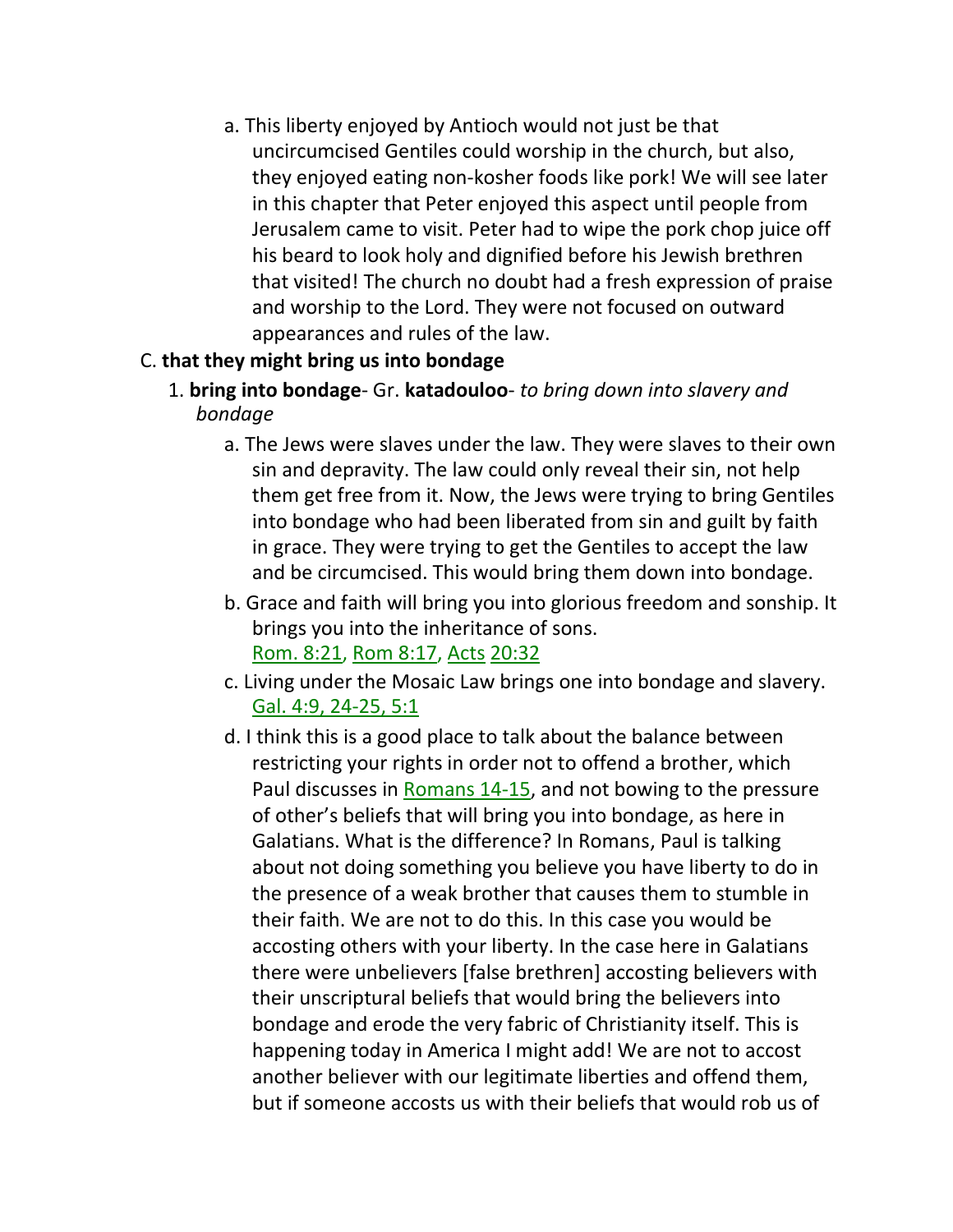our liberty and faith in Christ, we must stand our ground. I hope you see the difference.

- 5. **to whom we did not yield submission even for an hour that the truth of the gospel might continue with you.**
	- A. **to whom we did not yield submission even for an hour,**
		- 1. **yield** Gr. **eiko** *properly to be weak, that is, yield*
			- a. Paul and Titus were not weak and did not yield to the pressure from others to give up their faith.
			- b. They did not yield. Yielding is the start of failure. Notice that yielding will lead to submission. Our submission to God starts with yielding, but it is true with the enemy as well!
		- 2. **submission** Gr. **hupotage** *obedience, subjection*
			- a. The enemy wants to subjugate us. It starts by yielding to him. We are not to give any place to the enemy. Eph. 4:27
			- b. Yielding to the pressure of legalism is dangerous! A little leaven will leaven the whole lump. Gal. 5:9 This means that small areas where you trust in yourself instead of Christ will impact other areas of your life. It is difficult to operate in self-righteousness in some areas but trust in Christ's righteousness in the others. Either your heart is proud, or it is humble towards God.

# 3. **even for an hour**

- a. The ploy of the enemy is to get you to yield just a little bit. He wants you to say, "Ok, I will just a little bit, and then I will stop". He wants you to say, "Ok, I will for just a little while, and then I will stop." If you give the enemy an inch, he will take a mile. If you crack the front door to the enemy, he will be rummaging through your refrigerator before you know it!
- b. Paul did not yield *even for an hour.* There is a temptation to yield to pressure for just an hour. If you do it, you will be going full time soon.

# B. **that the truth of the gospel might continue with you**

# 1. **truth of the gospel**

a. Paul and Titus did not yield because they would be living a lie and would hinder them from helping others come into the truth. It is knowing and living in truth that makes someone free. John 8:32 You cannot lead others to freedom when you are a slave.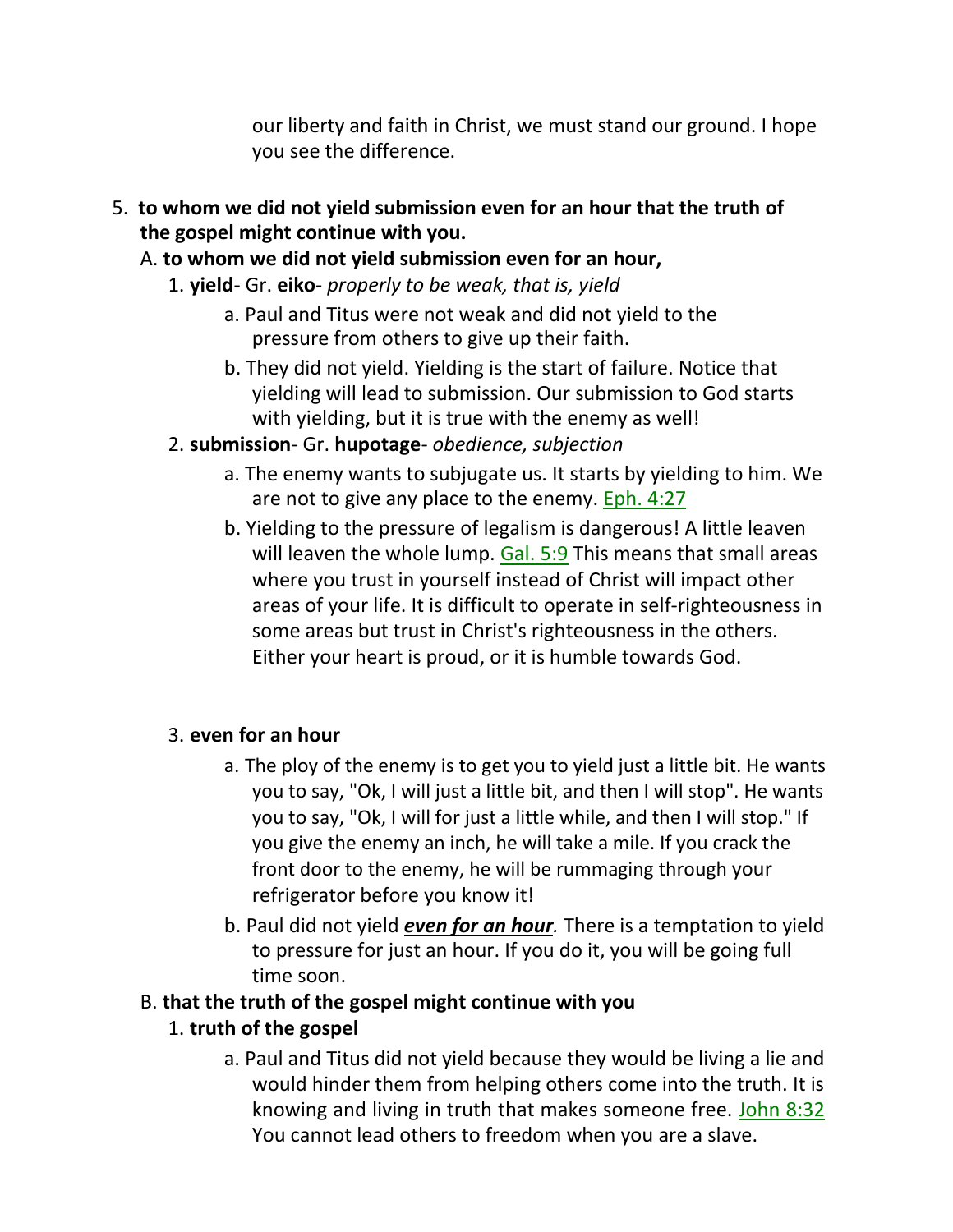- b. When we allow ourselves to be brought into bondage, we are unable to help anyone else in our life. We need to walk in victory not just for ourselves. We also need to do it so we can help others be free as well. Our life is bigger than just us. Our life impacts many around us.
- 2. **continue** Gr. **diameno** *to stay permanently, remain permanently, continue*
	- a. Up until this point Paul and Titus were operating in truth. They did not yield to legalism, so the truth could continue. If Paul and Titus would have given into pressure, then the future ministry to the Gentiles would have been hindered or halted. If men and women did not stand their ground in the truth throughout church history, we might not be saved today. God operates through people. That is why the dark ages were so dark. It was because most people had been deceived by legalism and everyone was in bondage. No one could help anyone else! It was not until a few men like Martin Luther understood grace and stood their ground at the face of death, without compromise, that the truth of the gospel could continue on to us today.
	- b. This shows us that we cannot rest upon our stand for the Lord in years past. We need to be current in the Word of God and prayer. We need to keep standing in the truth of grace and faith today, so the truth may continue in our lives and into the next generation.
- 6. **But from those who seemed to be something—whatever they were, it makes no difference to me; God shows personal favoritism to no man—for those who seemed** *to be something* **added nothing to me.**

# A. **But from those who seemed to be something**

# 1. **seemed to be something**

- a. In our eyes there are people that seem to be something and others that are not. God does not see that way. Each person is valuable and important to Him.
- b. In the kingdom of God, He will elevate certain people who seem to become something special. However, the purpose of their elevation is to minister and bless others that are also special to God. Big names in the church world are not elevated so they could have a great name, but to minister to and serve the other special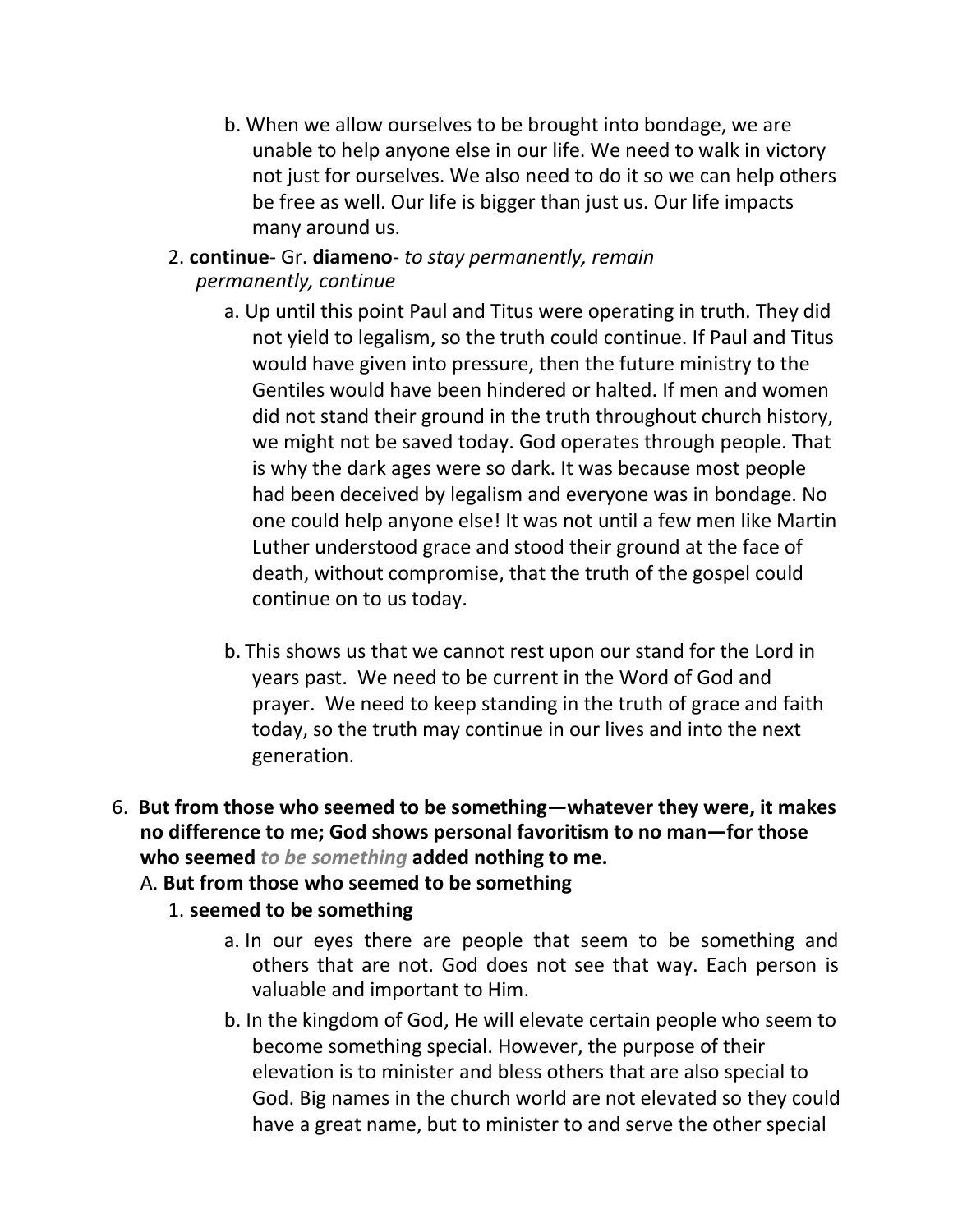people that are His children. Servants are not really the big people in life. The people they serve are! Well, ministers are to be servants of God's people. All of God's people are the special ones!

- c. If a man thinks he is something, when he is nothing, he deceives himself. Gal. 6:3
- d. Paul realized that he was nothing in himself, but who he was; it was by the grace of God. 2 Cor. 12:11, 1 Cor. 15:10
- e. We are to no longer know any man according to the flesh. 2 Cor. 5:16 The natural distinctions of the flesh should not cause us to treat people differently- more valuable or less valuable.

#### B. **whatever they were**

1. This may sound highly arrogant here, but it is not. Paul had a true understanding of man's status outside of Christ, which is a sinner, and man's status inside of Christ, which is righteous. None of us are esteemed by God or accepted by our own merits, status, or achievements. We are accepted in the Beloved. Eph. 1:6 We obtain favor in Christ.

#### C. **it makes no difference to me**

- 1. **no difference-** Gr. **diaphero-** *it makes no difference, does not matter, is of no importance*
	- a. It matters to many how important they look to others. To Paul it did not matter. It used to be when he was a Pharisee, but no longer. He was dead to the world, and the world was dead to him. Gal. 6:14 He no longer sought prestige, honor, and esteem from man.

#### D. **God shows personal favoritism to no man**

- 1. **personal favoritism to no man** Gr. **lambano anthropos prosopon***receives no man's face; person*
	- a. God really only shows personal favor to one man- that is Jesus. Those who believe upon Him and receive what He has done are placed in Him and get to share in all that favor! That is why I pray in the name of Jesus and not in the name of Rick!
	- b. God does not show personal favoritism- Act 10:34; Rom 2:11; 1Pe\_1:17 However, all people are special to God, and God desires to show favor to all through Christ. If you realize that and tap into God's favor by faith, you will look like you are God's favorite to everyone around you and that God is being partial to you! Most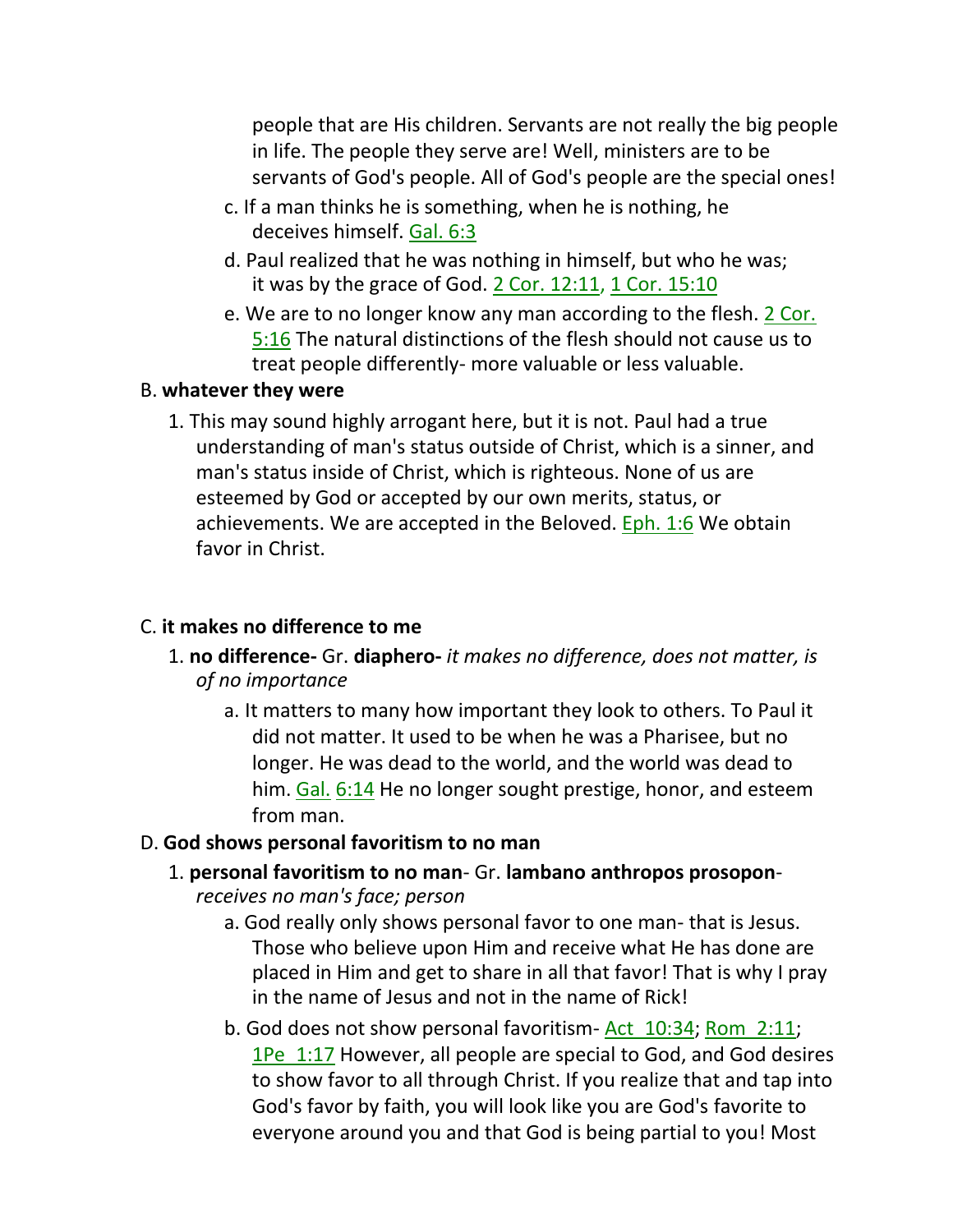people are not tapping into the favor God has for everyone through Christ. We cannot make God have more favor towards us, but we can grow in grace and draw more and more on that favor by faith. It will appear in people's eyes that God is becoming more favorable to us.

- E. **for those who seemed to be something added nothing to me**
	- 1. **added nothing to me** Gr. **prosanatithemi** *to lay upon in addition to*
		- a. Peter, James, and John did not add anything to Paul's message or ministry.
		- b. It is important to realize that no person, no matter how important they may seem, can add anything to who you are as a person. They might be able to impart blessing or knowledge, but they cannot add to your significance or value as a person. You are complete in Christ. Many are seeking out acceptance and favor from seemingly important people so they can feel better about themselves. Paul used to do this in his old life as Saul of Tarsus. However, when Paul turned in his man-pleaser card to God this had to stop! We are all on equal ground at the foot of the cross. Grace is the great equalizer of mankind. None of us can boast at the foot of the cross. None of us can put our thumbs behind our suspenders and boast of our works, achievements, or status. Christ receives all the glory for ever and ever, amen!
- 7. **But on the contrary, when they saw that the gospel for the uncircumcised had been committed to me, as** *the gospel* **for the circumcised** *was* **to Peter**
	- A. **But on the contrary,**
		- 1. **contrary** Gr. **tounantion** *rather, the opposite*
	- B. **when they saw that the gospel for the uncircumcised had been committed to me,**
		- 1. **saw** Gr. **eido** *to know or perceived by sight*
			- a. This the basis for being ordained into the ministry. Man does not call someone into the ministry. They are called by God. Leadership can only confirm that calling. This confirmation is based upon what can be clearly seen in a person and ministry. You can see the grace of God on someone and also operating through them. Gal. 2:9 Men only recognize God's calling on someone. This meeting was a sort of ordination of Paul by recognized church leaders. Paul was doing ministry for a number of years before this time. His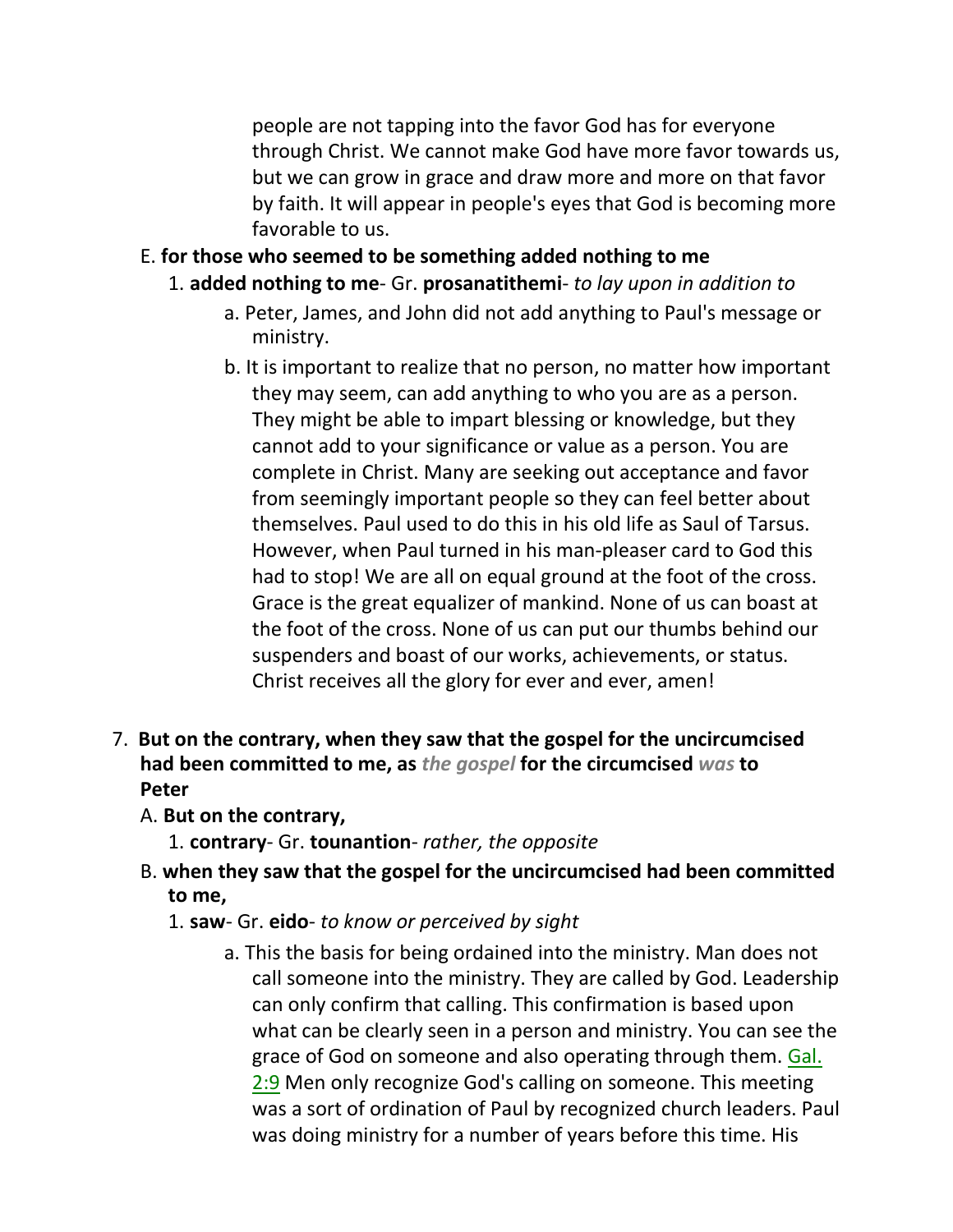fruit had become quite evident to all and was fully recognized by the church at this time.

- 2. **committed** Gr. **pisteuo** *to be entrusted with*
	- a. Our ministry office and call are not really ours to use as we want to. We are just stewards over it. It was committed or entrusted to us by God. Paul was entrusted with preaching the gospel to the Gentiles. Paul did good when he focused on the Gentiles, but Paul had a penchant to try to minister to the Jews as well. That is when he usually encountered the most trouble, resistance, and persecution. Paul could have avoided some of his trouble if he had just gone to the Gentiles like God told him to and not tried to minister to the Jews.

#### C. **as the gospel for the circumcised was to Peter**

- 1. Peter was graced to minister to the Jews. It is interesting how God called Paul and Peter. You would think that Paul, being steeped in OT theology, would have been better to reach the Jews. Peter was an ignorant fisherman. You would think that Peter would do better with the ignorant Gentiles. However, God's ways are not like ours. God's call on Paul and Peter forced each one to be totally dependent upon Him to show up and work through them. Paul could not use all his theological knowledge in most cases in ministering the Gentiles. They were ignorant of the OT. Paul had to rely on the power of the Holy Spirit and the simple gospel message. Paul learned this in Corinth, a largely Gentile city. 1 Cor. 2:1-5 Likewise, Peter could not draw from theological training in ministering to the Jews. Peter relied on the power of God and the simple gospel and God worked through him mightily. When Paul tried to minister to the Jews, he would invariably get into debates with them and instead of them being won to the Lord they were stirred up like a hornet's nest! Peter simply preached Christ crucified and risen again and then worked miracles among them. Paul with the Gentiles simply preached Christ crucified and risen again and then worked miracles among them. This is what will win the lost!
- 8. **(for He who worked effectively in Peter for the apostleship to the circumcised also worked effectively in me toward the Gentiles),**
	- A. **for He who worked effectively in Peter for apostleship to the circumcised**
		- 1. **worked effectively** Gr. **energeo** *to be operative, be at work, put forth power to effect; to display one's activity, show one is self-operative*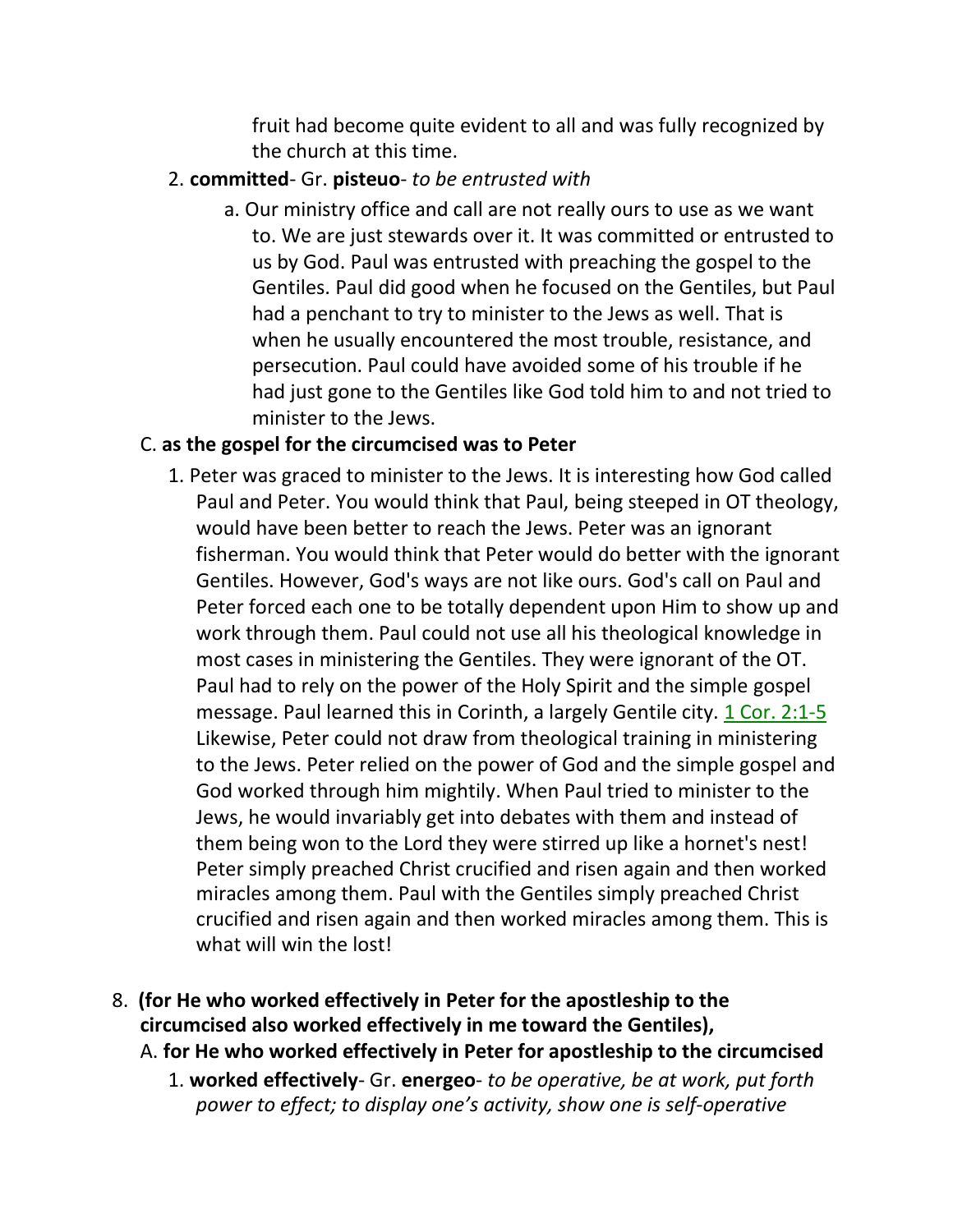- a. You can tell where your ministry calling is. It is where the most effective work is done through you. We can do a lot of things, but we are most effective and graced where God has called us and to those whom He called us to.
- b. Successful ministry is not really something you do at all. It is what God does in you and through you. God's grace works in us effectively to accomplish His end and plan.
- c. Some ministers are fooled into thinking that they are graced for everywhere, to do anything, and to minister to everyone. This is not true. We can try to go everywhere, do everything, and minister to everyone but we each have a specific field we are most effective in. That is our calling from God.

### 2. **in Peter**

a. Jesus worked in Peter best towards the Jews. God did use Peter sometimes in ministering to the Gentiles, but he was most effective when he ministered to the Jews.

# B. **also worked effectively in me toward the gentiles**

#### 1. **worked effectively**

a. We can ascertain our ministry call by prayer, by finding out what our passion is and what we are good at. However, one of the greatest ways to discover our ministry calling is to see what we are most effective at doing and what produces the greatest fruit.

#### 2. **in me**

- a. Jesus worked in Paul best towards the Gentiles. God did use Paul sometimes in ministering to the Jews, but he was most effective when he ministered to the Gentiles.
- 9. **and when James, Cephas, and John, who seemed to be pillars, perceived the grace that had been given to me, they gave me and Barnabas the right hand of fellowship, that we** *should go* **to the Gentiles and they to the circumcised.** A. **and when James, Cephas, and John**
	- 1. **James** *means supplanter*
	- 2. **Cephas** *Aramaic name which means stone*
	- 3. **John** *means God's gift of grace*

#### B. **who seemed to be pillars,**

1. **pillars**- Gr. **stulos-** *column, prop, support*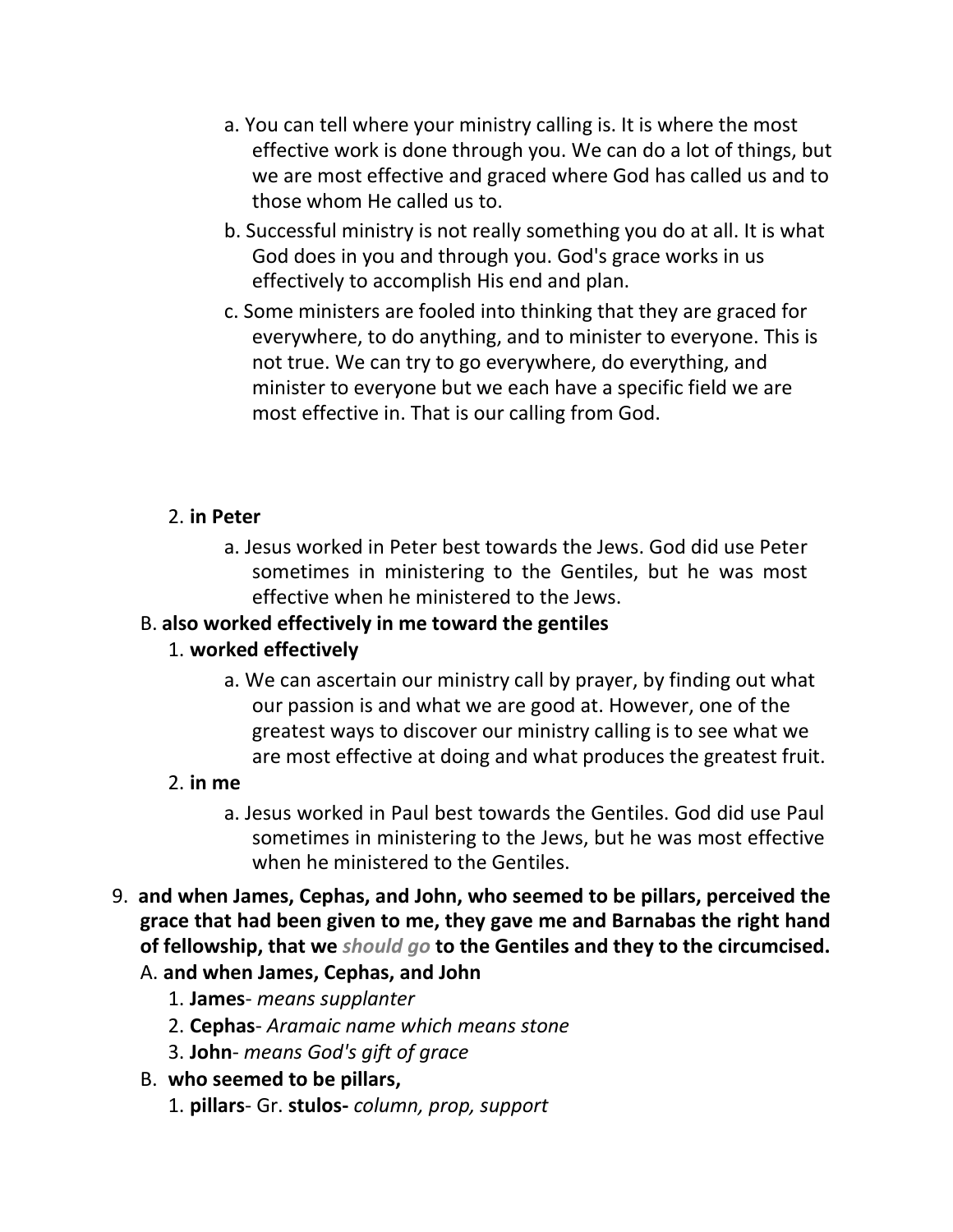- a. Ministers are called to support the church. However, many seek the church to support them! Ministers are to build up the church, but many seek the church to build up their ministry.
- b. In the Old Testament, Solomon made two pillars to hold up the temple. They were named Jachin and Boaz. Jachin and Boaz mean Established and Truth. Together they were "Established in Truth". You become a pillar in the church when you become established in the truth of the finished work of Christ and how to walk in faith to bring forth fruit for all to see and partake of. You should not be a leader in the church if you are not established in the truth of the Word of God.

# C. **perceived the grace that had been given to me,**

- 1. **perceived** Gr. **ginosko** *to know by gaining experience with, a progressive knowledge*
- 2. **given** Gr. **didomi**
- D. **they gave me and Barnabas the right hand of fellowship,**
	- 1. **gave** Gr. **didomi**
	- 2. **right hand of fellowship** Gr. **dexios koinonia**
		- a. The right hand was the place of honor, favor, and fellowship. If you wanted to show someone special favor, honor, and that they are in covenant fellowship with you, then they would be seated at your right hand. Shaking with the right hand meant acceptance to friendship.
		- b. It is important to note here that we have been raised with Christ and seated at the right hand of God. God has given us the right hand of fellowship! This is to show that we have received His favor, honor, and covenant fellowship He sat us at His own right hand.

#### E. **that we should go to the Gentiles and they to the circumcised**

- 1. When Paul kept this straight, he prospered in the ministry. When he did not, he usually found himself beaten or in a prison as he was when he stubbornly went to Jerusalem to minister to the Jews.
- 10. **They desired only that we should remember the poor, the very thing which I also was eager to do.**

# A. **They desired only that we should remember the poor,**

1. **remember**- Gr. **mnemoneuo**- *hold in memory, keep in mind*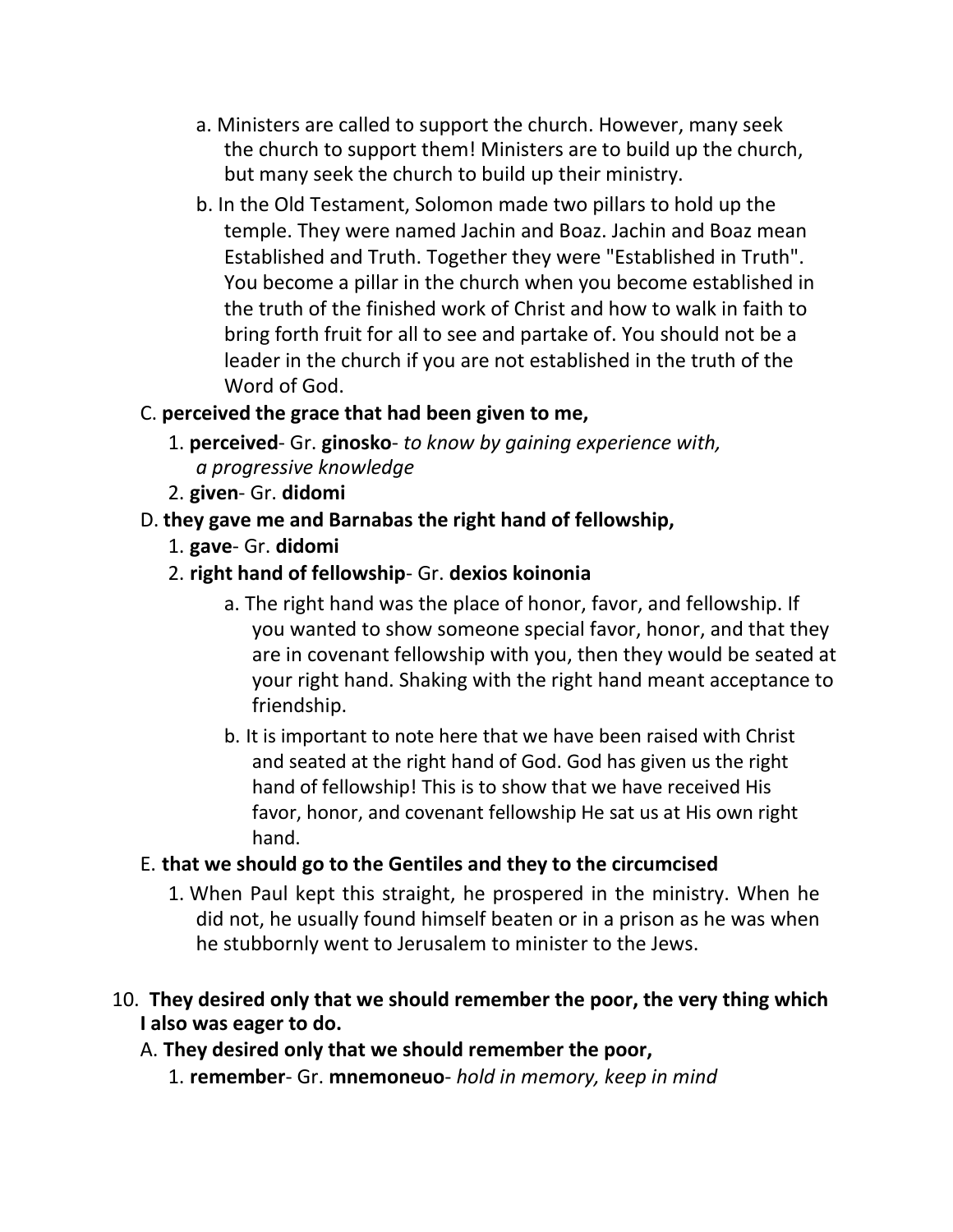- 2. **poor** Gr. **ptochos** *reduced to beggary, begging, asking alms; destitute of wealth, influence, position, honor helpless, powerless to accomplish an end; poor, needy*
	- a. What they meant was that Paul should remember the poor Gentiles that he was ministering to. Paul however sought to minister to the poor Jews in Jerusalem, which got him into trouble.

# B. **the very thing which I also was eager to do.**

- 1. **eager** Gr. **spoudazo** *be speedy in, make haste, give diligence to*
	- a. This is seen in that before Paul came down to Jerusalem, before the council in Acts 15, he had come down to minister to the poor in Jerusalem from Antioch during a previous famine. Acts 11:30

### 11. **Now when Peter had come to Antioch, I withstood him to his face, because he was to be blamed.**

# A. **Now when Peter had come to Antioch,**

1. Sometime after the Jerusalem council verdict Peter himself visited the city of Antioch and enjoyed the grace and freedom there. He ate with the Gentiles and ate what they ate. That meant bacon and eggs in the morning, ham sandwiches for lunch, and pork chops for dinner. Peter was letting his hair down in Antioch...until Jewish brethren from James in Jerusalem came to visit.

# B. **I withstood him to his face,**

- 1. **withstood** Gr. **anthistemi** *to stand against- we get our English word antihistamine from this.*
- 2. **face** Gr. **prosopon** *in front of him, in his presence*
	- a. Paul confronted Peter to his face unlike what most people do, which is to stand against someone privately by speaking to others behind their back.
	- b. Peter was sinning openly in front of the church, so Paul confronted him publicly.

# C. **because he was to be blamed;**

- 1. **to be blamed** Gr. **kataginosko**-*to know something against-to find fault with, blame to accuse*
	- a. No one should be publicly addressed unless something is well known against them publicly.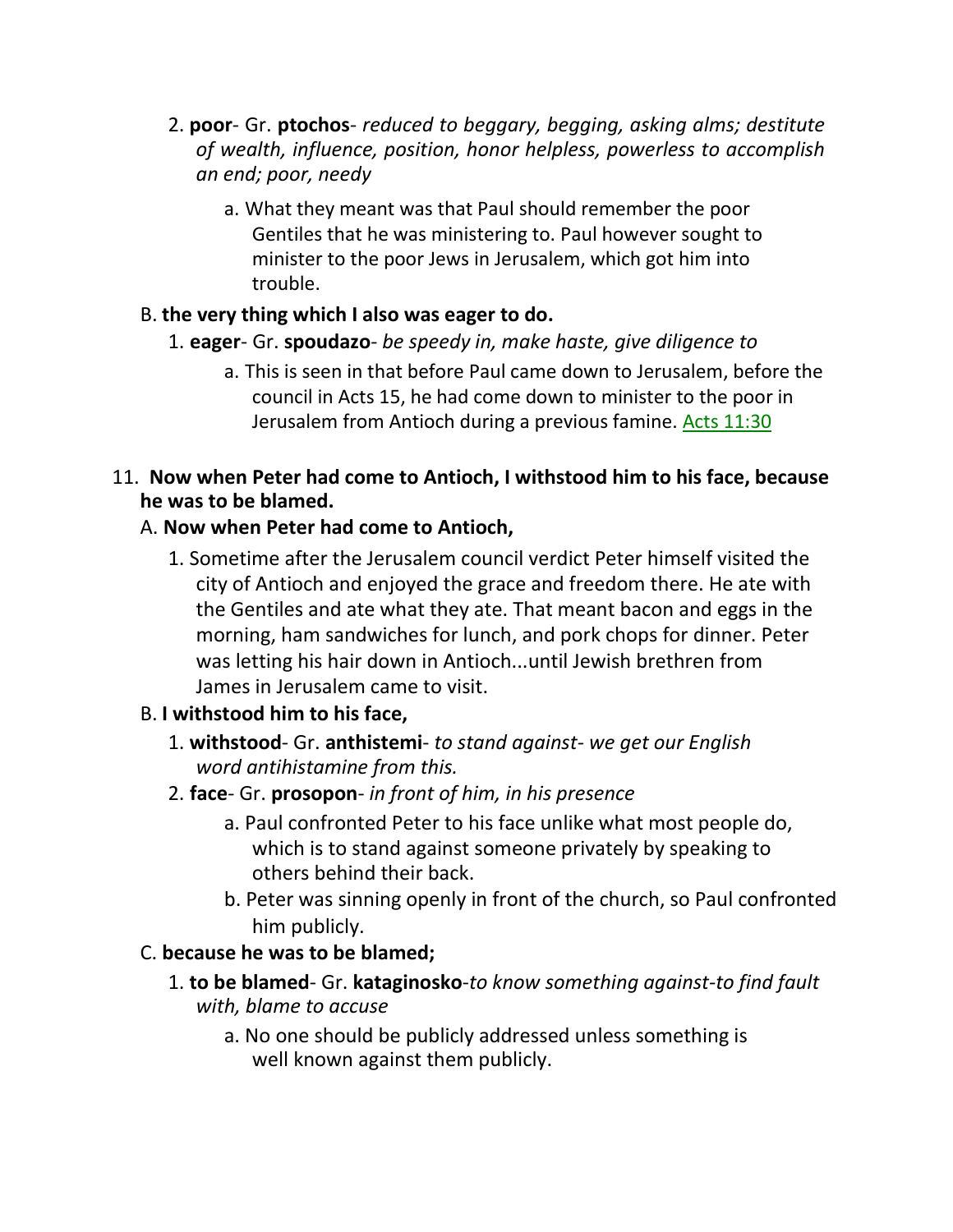12. **for before certain men came from James, he would eat with the Gentiles; but when they came, he withdrew and separated himself, fearing those who were of the circumcision.**

### A. **for before certain men came from James,**

- 1. **James** *the Lord's brother*.
	- a. He was the head pastor of the church at Jerusalem. I do not have any other way to put this, but that James was a bit of a legalistic Christian. James still adhered to the Jewish Law. Those at the Jerusalem church still adhered to the law. We know this because when Paul came to Jerusalem to give the Gentile offering to the poor, he met with James. James told him to take a Jewish vow, sacrifice the animals that went with the vow, and show all Jews that Paul still kept the law. James believed the Gentiles did not need to keep the law, but Jewish believers did. Unfortunately, Paul bowed to this pressure from James. James must have been an imposing figure. Here we see Peter bowing to the pressure from James, and later Paul would do the same thing! Paul was about to sacrifice animals that represented Jesus dying for him!
	- b. The book of James is flavored with references about the law, but the book of James was inspired by the Holy Spirit and is the Word of God. Not all of James' beliefs and actions in his life however were inspired by God, just like not all of our beliefs and actions are inspired!

# B. **he would eat with the Gentiles,**

- 1. He had bacon and eggs for breakfast, ham sandwiches for lunch, and juicy pork chops for dinner!
- 2. Peter had been previously taught of the Lord that there was no difference between Jews and Gentiles and that Gentiles were not to be considered unclean. Acts 11:9
- 3. Peter had been called on the carpet for coming under the roof of a Gentile. That was a big step for Peter. Just coming under the roof of a Gentile was big for Peter! Now, he had taken another giant step and was actually eating with the Gentiles! In his old life this was an abomination! We cannot be too hard on Peter. Peter had grown up all his life being taught you could not even visit a Gentile house, not to speak about eating with them too! In-grained beliefs are hard to get over!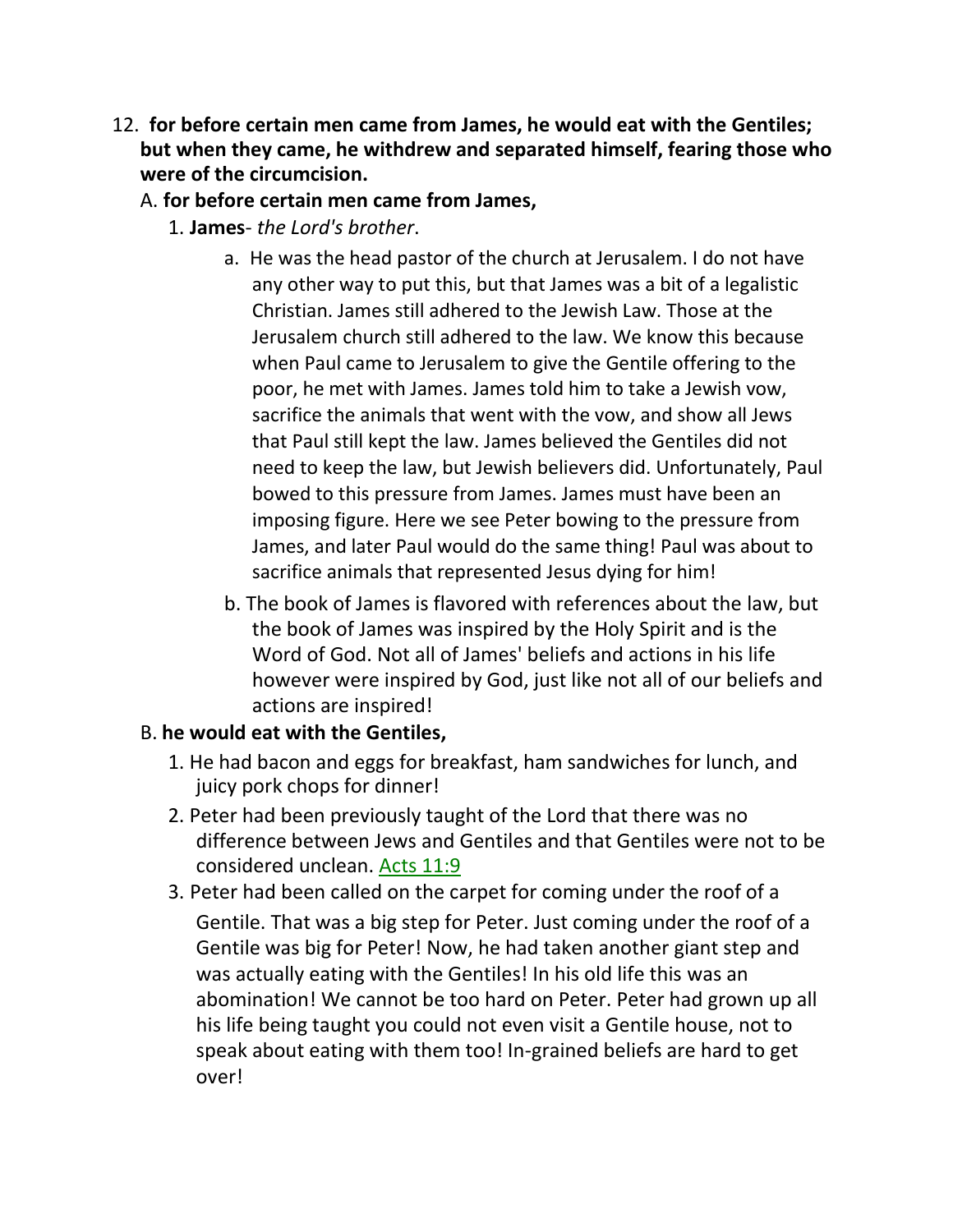#### C. **but when they came,**

1. Peter had withstood racist persecution over his visit to Cornelius, and he withstood racist persecution at the council of Jerusalem, but now Peter crumbled. This was a pattern in Peter's life. One moment he was strong in faith, the next he got into fear. He walked on the waves, but later sank because of fear. He stood up the night Jesus was betrayed and promised his allegiance to death, but then denied Him to a servant girl because of fear. Here again he was falling to fear after having been strong before.

### D. **he withdrew and separated himself,**

- 1. **withdrew** Gr. **hupostello** *to draw back to withdraw: of a timid person; to cover, to shrink- used of those who from timidity hesitate to avow what they believe; to shrink from declaring, to conceal*
	- a. Peter was hiding his light under a bushel. He had a tendency in his flesh to shrink in fear during pressure from others. We saw it the night he betrayed Jesus. Peter, the rock, crumbled under the pressure put on him from a little servant girl. Here Peter, the rock, crumbles under the pressure from those visiting from James.
	- b. Nothing is said about the visitors from James telling Peter he should not eat with the Gentiles. Peter withdrew because he was worried about what they MIGHT think. He really cared about what James thought! How often are we held prisoners by the fear of what people MIGHT think about us? We might be surprised about how much people do not think about us!
	- c. Withdrawing was the action Peter took, the result was a clear separation from his Christian brothers and sisters.
- 2. **separated** Gr. **aphorizo-** *to mark off from others by boundaries, to limit, to separate in a bad sense: to exclude as disreputable*
	- a. What a horrible sin this is! To mark yourself off with a separating boundary and treat other Christians as disreputable is a horrible sin against Christ!
	- b. This is the result of legalism and self-righteousness. This kind of sin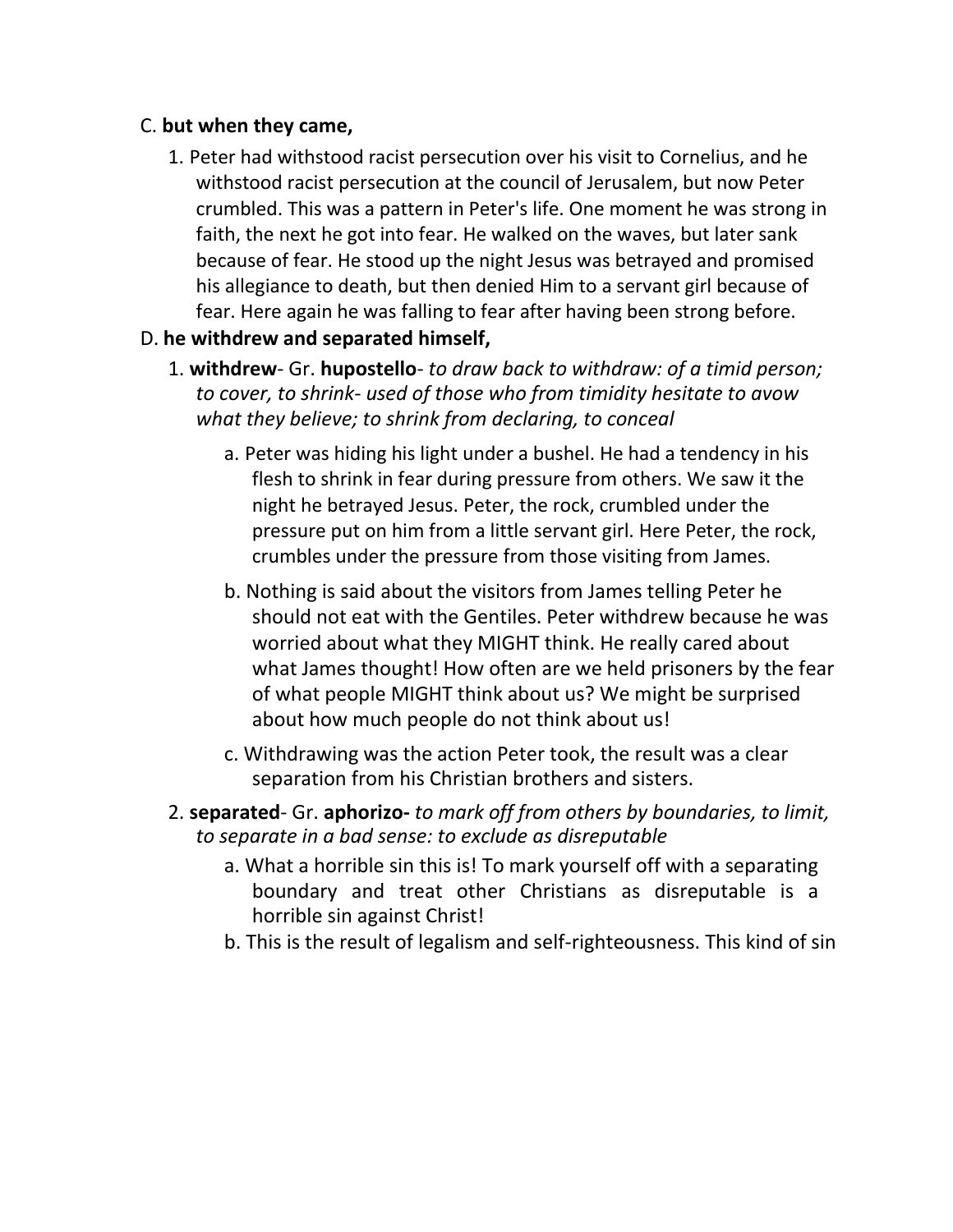is what made Jesus angriest during His earthly ministry. This is why Jesus rallied against the Pharisees.

c. God hates it when we do the same things as others, but then tell them to stand away from us because we are more holy than they are. An example was for a Jew to eat pork and then tell others to stand away from them because they were not as holy as he was! We see this in the book of Isaiah. Isa. 65:4-5

#### E. **fearing those who were of the circumcision**

- 1. **fearing** Gr. **phobeo** *we get the English word phobia from this*
	- a. Religion is based upon fear. The first reaction Adam and Eve had to their sin was fear. They immediately made fig leaf coverings to hide. This was the start of religion.
	- b. Religion is based on the unhealthy fear of God and fear of other people. God did not give us a spirit of fear, but of power, love, and a sound mind. 2 Tim. 1:7 Grace will remove the unhealthy fear of God and the fear of people.
	- c. This kind of fear comes by looking at yourself. We will be freed from fear by looking to the Father and focusing on His love for us. Perfect love casts out fear. 1 John 4:18
	- d. The fear of man brings a snare. Prov. 29:25
- 13. **And the rest of the Jews also played the hypocrite with him, so that even Barnabas was carried away with their hypocrisy.**
	- A. **And the rest of the Jews also played the hypocrite with him,**
		- 1. **played the hypocrite** Gr. **sunupokrinomai** *to act hypocritically in concert with*
			- a. Peter was being a hypocrite. He was acting outwardly different then to who he was.
	- B. **so that even Barnabas was carried away with their hypocrisy**
		- 1. **carried away** Gr. **sunapago** *to take off together, that is, transport with*
			- a. Legalistic peer pressure is a powerful force. If Peter and Barnabas could be carried away by it, we can too if we are not very careful and remain strengthened in grace by our personal walk with the Lord.
			- b. Our flesh is very religious and legalistic. If we yield to our flesh, we will be carried away by legalistic peer pressure and fear.
			- c. Legalism and fear are contagious. It will spread like wildfire,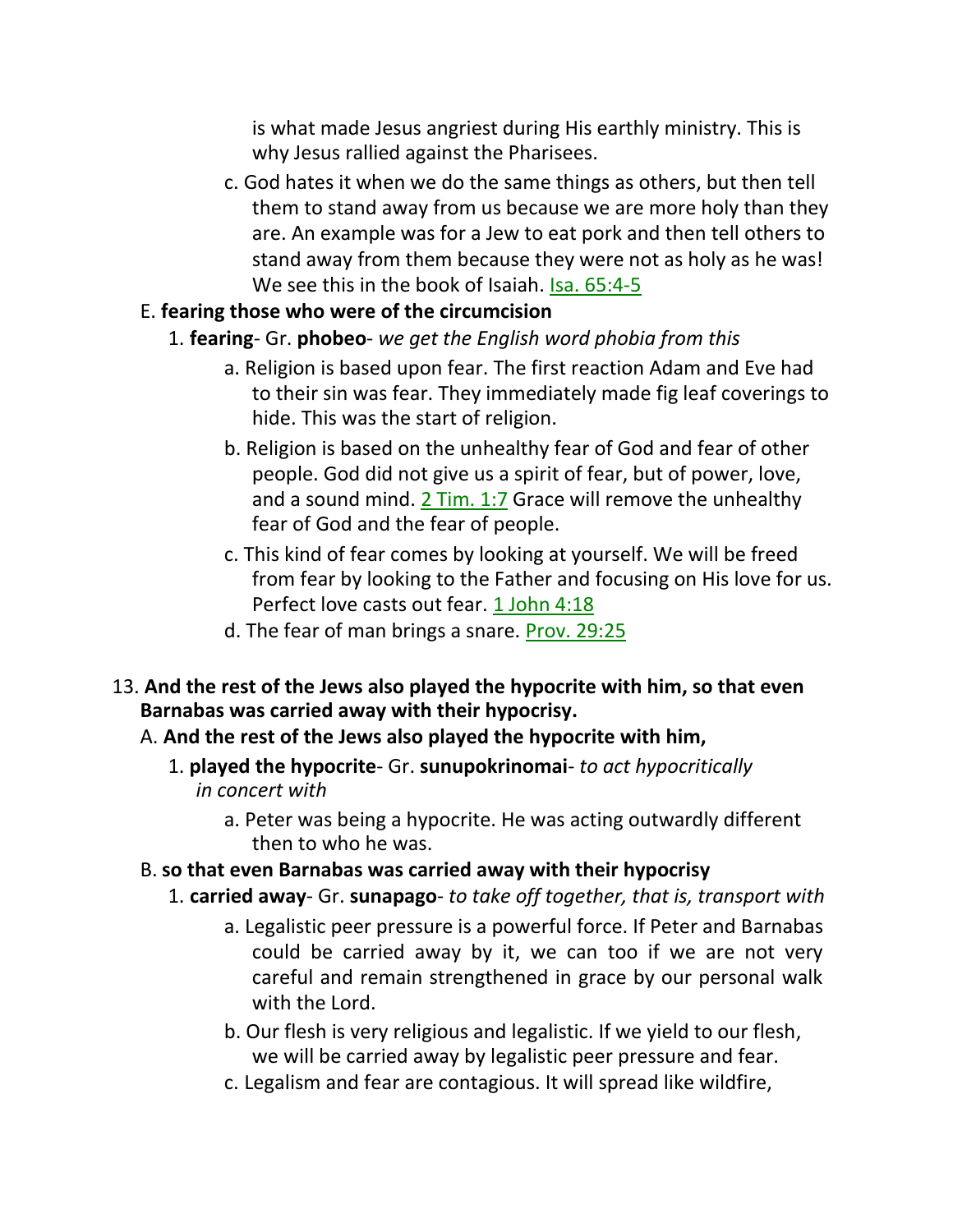especially if it is begun by church leadership. The attitude of legalism in James caused this ripple effect all the way to Antioch. It started by a fear of what James might think.

- 2. **hypocrisy-** Gr. **hupokrisis** *acting under a feigned part, the acting of a stage player*
	- a. A big problem in the church is the masks that people wear to cover up.
	- b. Being established in grace will cause us to take off our masks. We really are all the same when the masks are removed, aren't we? We are the same in our flesh, but also, we are the same in our new creation. We need to stop seeing ourselves and others according to the flesh and see ourselves and others in the new creation in Christ Jesus.
	- c. It would be glorious to live among people who have all taken off their masks and are living by faith in God's grace! It would be heaven on earth. We will never fully reach this ideal in this life, but we can strive for it!
- 14. **But when I saw that they were not straightforward about the truth of the gospel, I said to Peter before** *them* **all, "If you, being a Jew, live in the manner of Gentiles and not as the Jews, why do you compel Gentiles to live as Jews?**
	- A. **But when I saw that they were not straightforward about the truth of the gospel,**

#### 1. **straightforward**- Gr. **orthopodeo**- *to walk straight*

a. When you stray from the truth of the gospel in any way it will always affect your walk! To stray from the truth will cause you to walk crooked.

#### B. **I said to Peter before them all**

- 1. Peter had been sinning before all the church, so Paul confronted him in front of all the church.
- 2. An open rebuke is better than concealed love. Prov. 27:5-6 Peter was concealing his love for the Gentile saints, but Paul revealed his love for them by rebuking Peter openly.

#### C. **If you being a Jew**

- 1. Peter was a full-blooded Jew.
- D. **live in the manner of the Gentiles and not as the Jews,**
	- 1. Peter was not living like a full-blooded Jew when he was at Antioch. He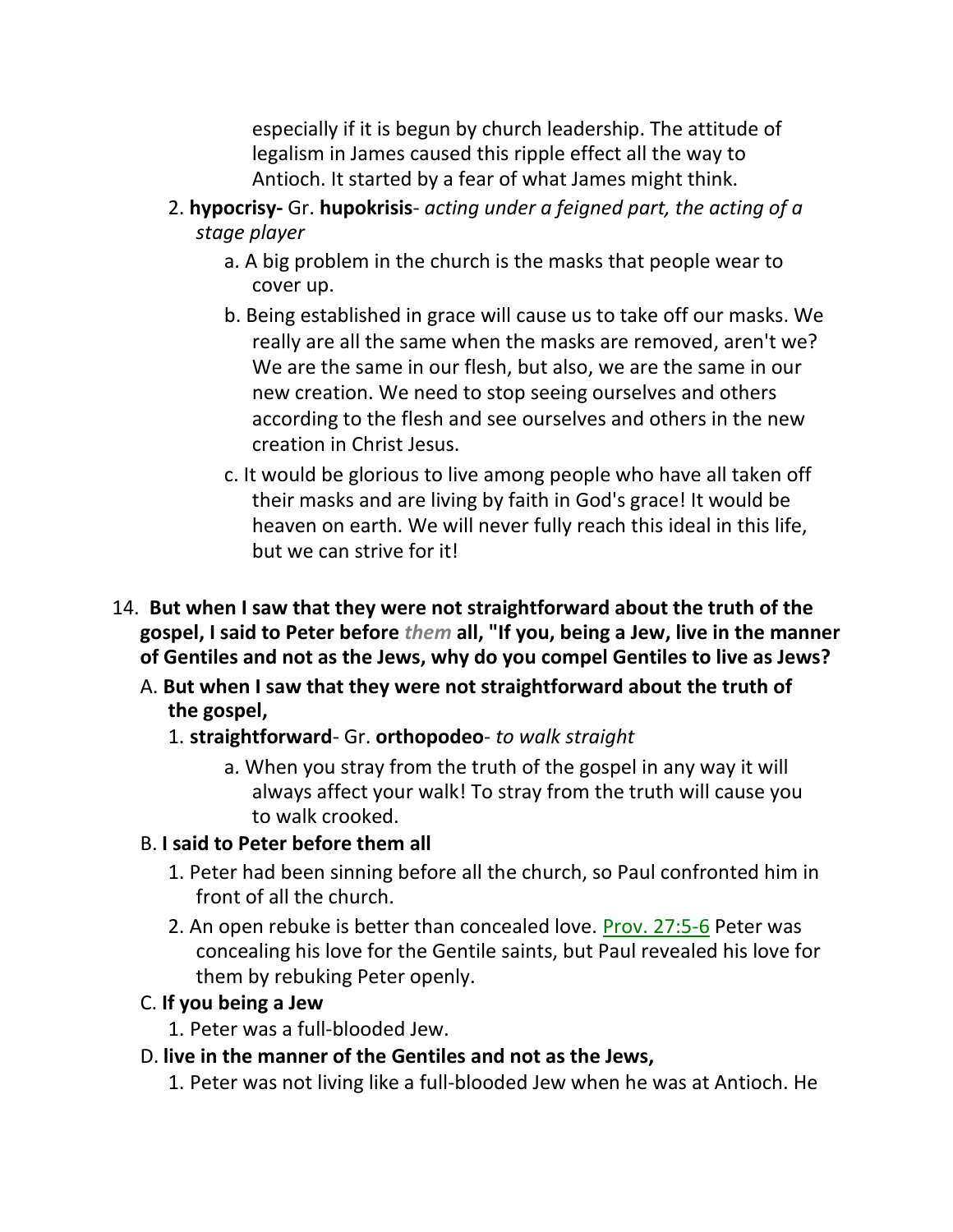was eating non-kosher food with the Gentiles and enjoying every minute of it! This was until he looked out the window one day and saw some messengers from James. In a moment of panic, he wiped the pork chop juice out of his beard, and probably popped in a breath mint to conceal the smell of pork!

#### E. **why do you compel Gentiles to live as Jews**

- 1. **compel** Gr. **anagkazo** *to necessitate, compel, drive to, constrain*
	- a. Notice that the Gentiles were being compelled to live like Jews because of Peter's actions. It did not say that Peter preached to them orally that they now had to keep the law to be right with God. He just preached a strong message with his actions!
	- b. We often preach a compelling message to others by our actions, whether good or bad. By Peter separating himself from the Gentiles he spoke very loudly to them, "You are not good enough!" He shouted, "You are not holy enough!" He screamed, "You are not right with me or God, unless you now become like me!" This kind of thing does great damage and hurt to the faith and heart of young believers.
	- c. The message being conveyed to the Gentiles at Antioch was that they were not good enough, and to be good enough they needed to adopt the law.

# 15. **We** *who are* **Jews by nature, and not sinners of the Gentiles,**

# A. **We who are Jews by nature,**

1. **by nature**- Gr. phusis- *birth, physical origin; the sum of innate properties and powers by which one person differs from others, distinctive native peculiarities, natural characteristics*

# B. **and not sinners of the Gentiles**

- 1. **sinners** Gr. **harmartolos** *those that miss the mark*
	- a. Paul is using irony here. The Jews called the Gentiles "sinners" because they were not part of God's covenant and did not keep His law. This phrase revealed the proud and deluded heart of the legalistic Jew. Peter had fallen back into this pride and delusion.
	- b. There was a time that both Paul and Peter called Gentiles sinners. However, both of them had come to the revelation that they too were equal sinners before God and were justified by faith in Christ Jesus. Rom. 3:9 shows that both Gentiles and Jews are equally guilty before God and are sinners.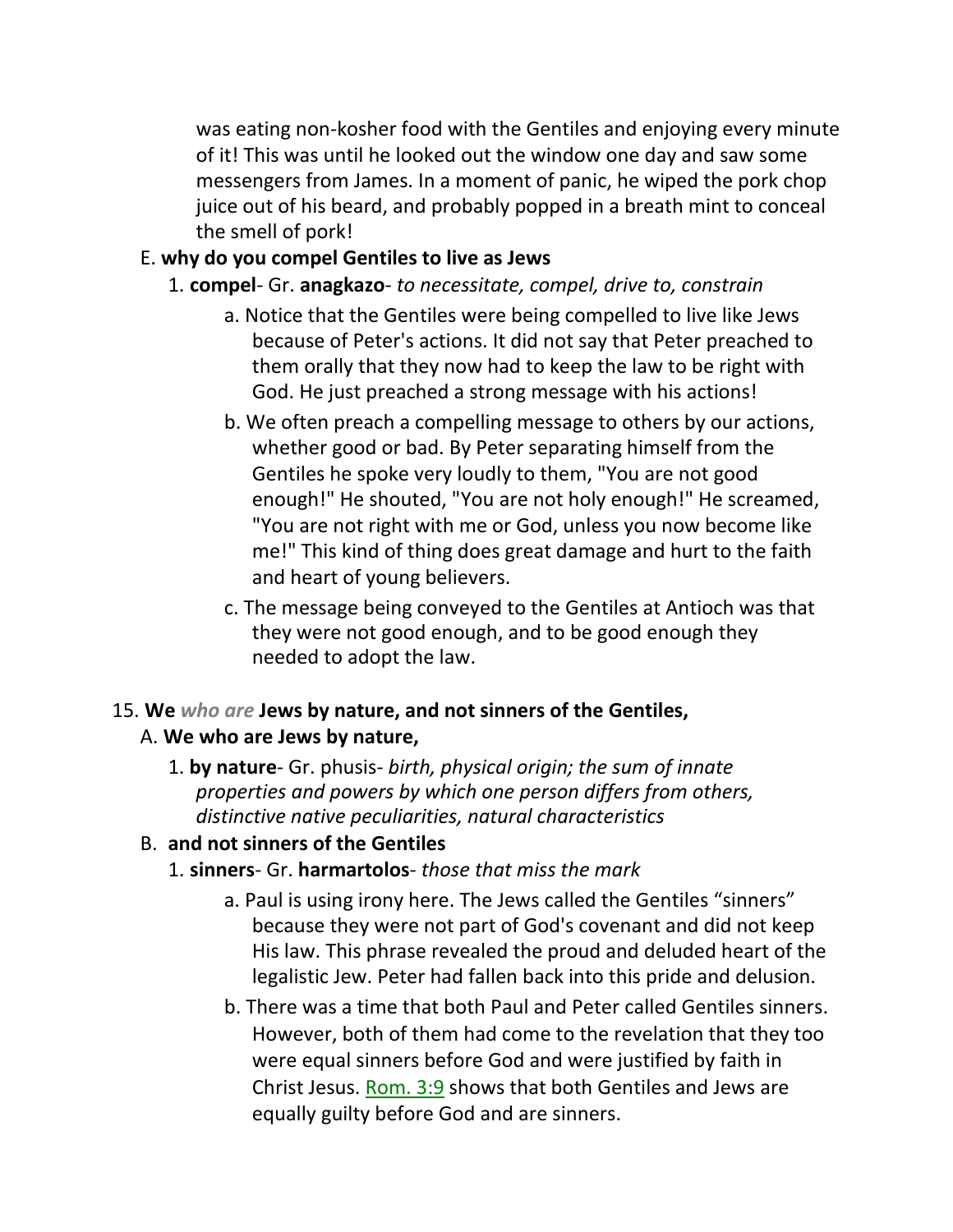- 16. **knowing that a man is not justified by the works of the law but by faith in Jesus Christ, even we have believed in Christ Jesus, that we might be justified by faith in Christ and not by the works of the law; for by the works of the law no flesh shall be justified.**
	- A. **knowing that a man is not justified by the works of the law but by faith in Jesus Christ,**
		- 1. **knowing** Gr. **eido***- to perceive or know by sight*
			- a. We must know that we cannot be justified by the law and works. We must know that we are justified by faith in Christ.
			- b. Israel was a test case taken out of humanity to show that man cannot be justified by works or the law. Man can only be justified by faith in Christ Jesus.
		- 2. **justified** Gr. **dikaioo** *to declare one innocent or just as they ought to be*
		- 3. **works of the law**
			- a. To be justified by the law you would have to keep the whole law perfectly your whole life. If you stumble in one point you have broken the entire law! James 2:10
			- b. It is clear; no one can be justified by the law. Acts 13:39, Gal 3:11

# 4. **faith in Jesus Christ**

- a. Jesus Christ is the end for righteousness. He is the reality of and the end goal of righteousness. Rom. 10:4
- b. We cannot become more righteous than we are in Christ Jesus. The least in the body of Christ that has been justified in Christ is greater than all those in the Old Testament! Matt. 11:11

# B. **even we have believed in Christ Jesus,**

- 1. **even we**
	- a. Paul is referring to him and Peter who were full blooded Jews.
- 2. **believed** Gr. **pisteuo** *to consider to be true, to be persuaded of, to credit, place confidence in*

# C. **that we might be justified by faith in Christ and not by the works of the law;**

- 1. Justification is not a mere declaration that man is right with God. It is based upon a legal transaction in which the sins of man were transferred to Jesus Christ and the perfection of the man Jesus Christ is transferred to those who believe on Him.
- 2. Justification is undergirded by perfection. God is a perfect God and demands perfection. Man could not become perfected under their selfeffort under law. The law could make no person perfect. Heb. 7:19, Heb.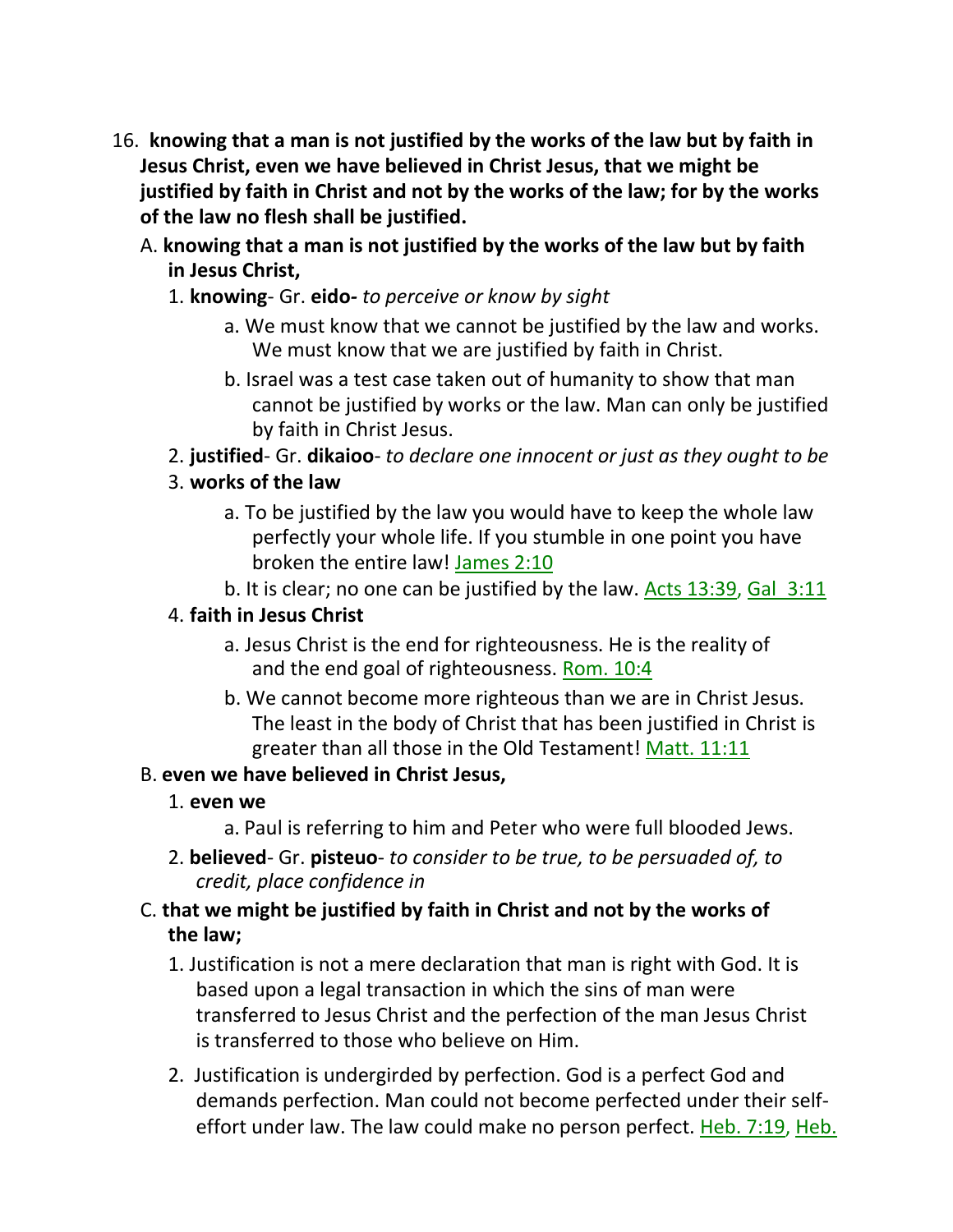9:9 Jesus Christ make people perfect when they have faith in His finished work. Believers are not just declared righteous by faith, but they also are made righteous in their new birth. 2 Cor. 5:21

# D. **for by the works of the law no flesh shall be justified**

# 1. **no flesh shall be justified**

- a. Flesh cannot be justified. Rom. 3:20 Flesh can only be crucified! The flesh is hopelessly corrupt and rebellious against God. Only spirits can be justified and that by faith in Christ.
- b. Religion is nothing more than flesh trying to look right and make itself right with God and people. This is why Jesus called the religious Pharisee's white-washed tombstones. Outwardly they looked good, but inwardly there was death and a stench.

# 17. **"But if, while we seek to be justified by Christ, we ourselves also are found sinners,** *is* **Christ therefore a minister of sin? Certainly not!**

# A. **But if, while we seek to be justified by Christ,**

- 1. **seek** Gr. **zeteo** *to seek in order to find; to crave; require, demand*
	- a. **You must seek to be justified by Christ**. You do not automatically become justified by God. Universalism teaches that all people are automatically justified by God whether they want to be or not.

This is error. Notice here Paul said, "while we **SEEK** to be justified by Christ".

# B. **we ourselves also are found sinners,**

# 1. **found**

a. The law was designed to find you out! It found you out that you were a sinner that needs salvation. The law found out men that they were guilty sinners. The law gave the knowledge of sin. Rom. 3:20

# C. **is Christ therefore the minister of sin?**

# 1. **minister of sin**- Gr. **diakonos hamartia**- *deacon of sin*

- a. There have been plenty deacons of sin in church history, but Jesus was not one of them!
- b. What is Paul saying here? This is what he was saying to Peter. By believing upon Christ, you had admitted that you were a sinner and needed to be saved. You however now are going back and declaring by your actions that you are not a sinner like the Gentiles are and you are righteous by your own deeds of the law.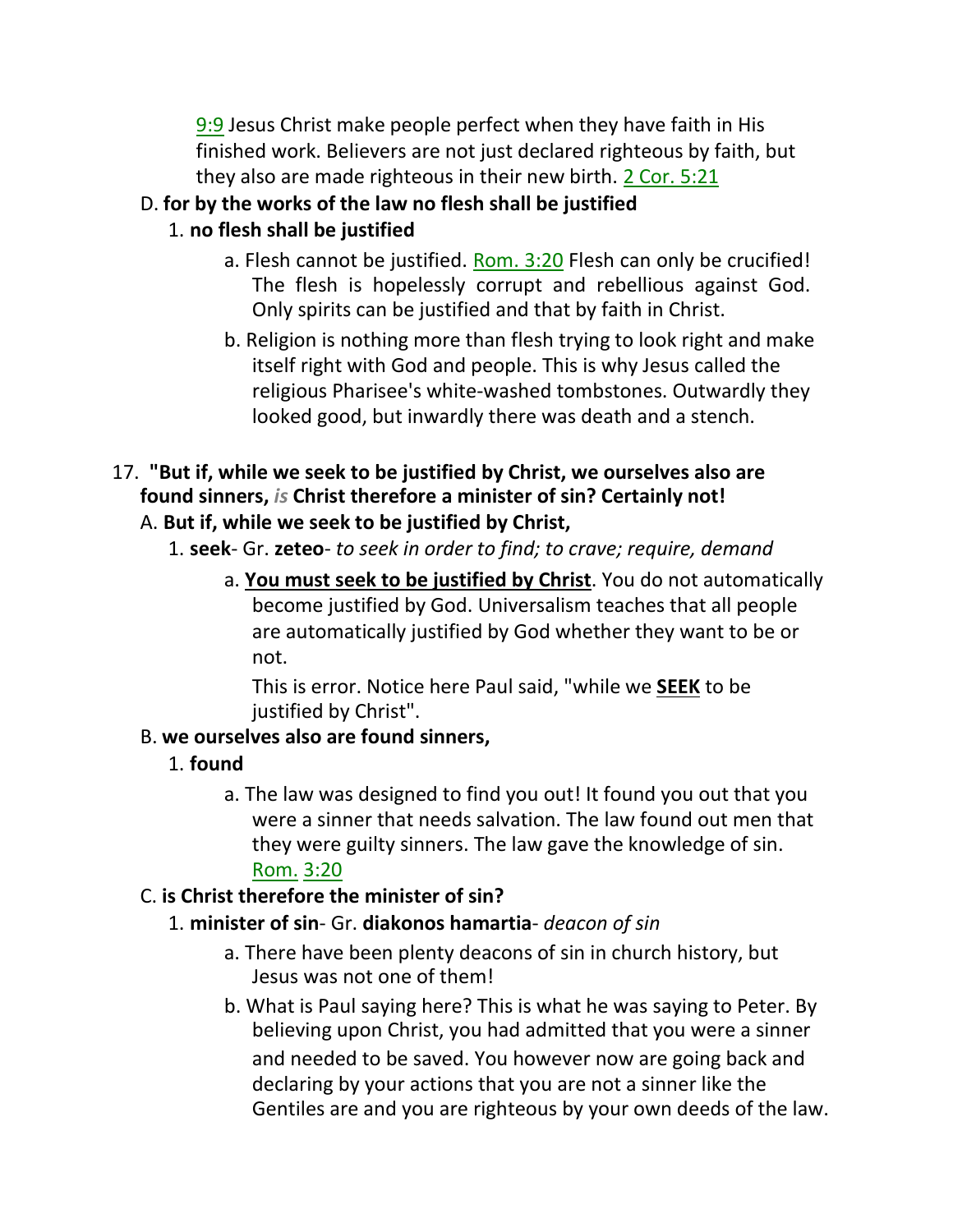- c. The Jews had labeled Jesus a "minister of sin" because they said he seduced people from following the law and thus were making people "sinners". They saw all who forsook or did not keep the law as sinners.
- d. Jesus does not make anyone a sinner. He just reveals to men that they are sinners. Since they are sinners, they need to be saved.
- e. Now that Peter had jumped ship from the law to Christ, and back again from Christ to the law, he is seen as a transgressor on both sides! He had admitted to Christ he was sinner when he trusted in Him for salvation. Now that he tried to come back to the law, he was admitting to those still under the law that he was a sinner by leaving the law in the first place! The Jews would not receive him back because he had rejected the Mosaic Covenant. They saw him as an unsavable sinner now.
- f. This reminds me of the story of a man in the civil war that tried to wear two different uniforms at one time. He wore a blue coat that the union wore, but he wore gray pants which the confederates wore. He thought that he would be safe from being shot at from both sides; however, he ended up getting shot by both sides! Peter was getting shot from both sides now because he was trying to wear two different uniforms! Peter was seen as a turncoat by the Jews by going to Jesus. Now Peter was a turncoat from Jesus going back to the religion of the Jews. No one likes a turncoat!

# 18. **For if I build again those things which I destroyed, I make myself a transgressor.**

#### A. **For if I build again those things which I destroyed,**

- 1. **build again** Gr. **oikodomeo palin** *to build a house again*
	- a. Every Jew living under the law was making a vain attempt at building a house for God to dwell in. However, the best were only constructing a filthy shack with holes in it.
- 2. **destroyed-** Gr. **kataluo** *to dissolve, disunite, to destroy, demolish; to overthrow, i.e. render vain, deprive of success, bring to naught*
	- a. When Peter realized he was a sinner and could not qualify for salvation in his own works or satisfy God's demands he tore down his shack and trusted fully in Christ to save him. When Peter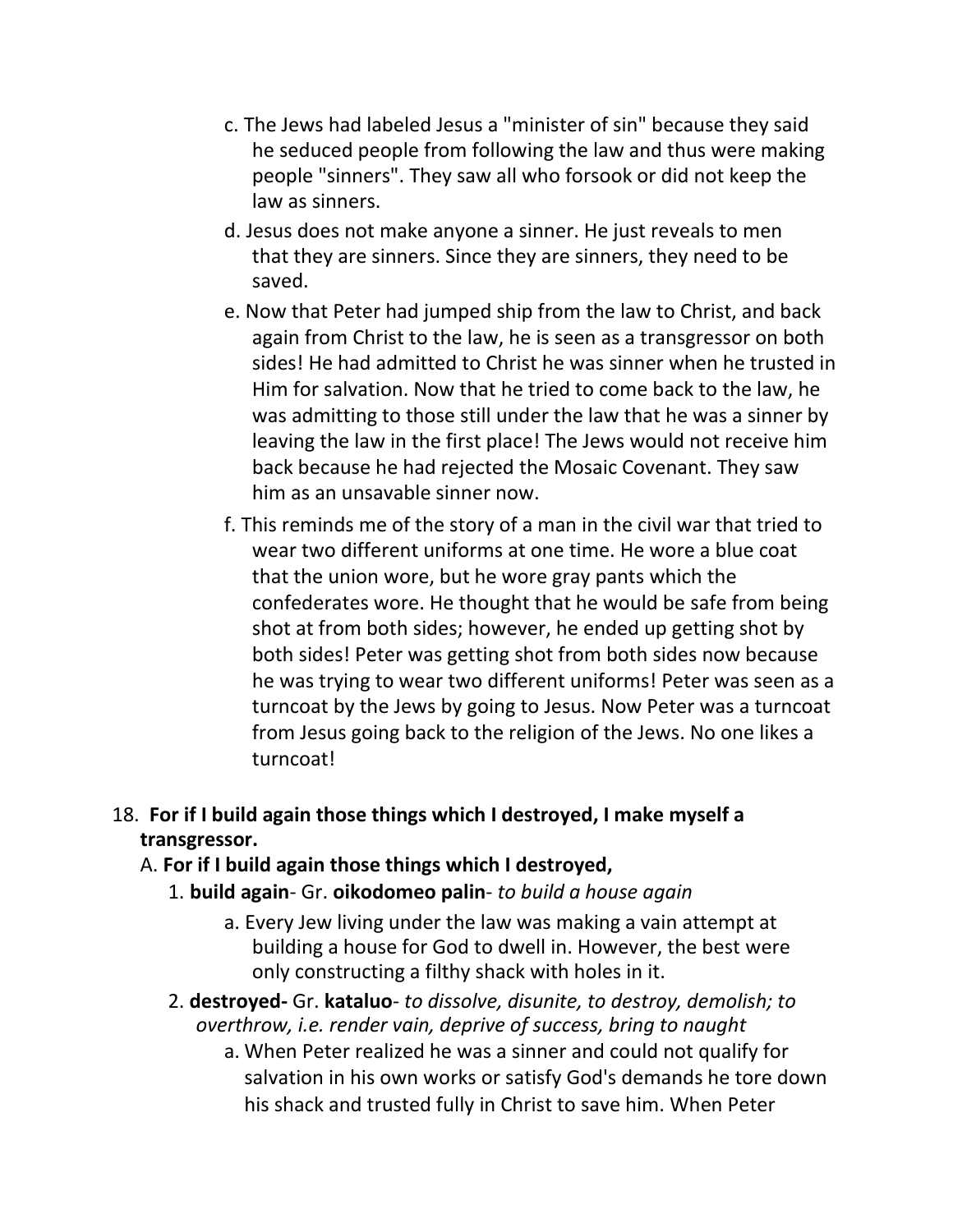became born again. he became the dwelling place for God. He became His temple.

b. However, in Antioch, Peter had gone back to building his dirty shack for God again!

### B. **I make myself a transgressor**

#### 1. **transgressor**- Gr. **parabates**- *a lawbreaker*

a. Peter, by going back to the law to make him as he ought to be before God, was making himself a lawbreaker! In the religious Jew's eyes Peter was a lawbreaker because he left the law in the first place. If Peter went back to the law, he must admit that he was a transgressor of the law by rejecting the law in the first place. This made him a sinner no different than a Gentile! Also, in leaving Christ to go to the law, Peter was a transgressor of God's law of faith! Rom. 3:27

### 19. **For I through the law died to the law that I might live to God.**

# A. **through the law**

1. The law condemns those who break the law, to death.

### B. **died to the law**

- 1. Jesus in our place fulfilled the law and then fulfilled the penalty of breaking the law by dying in our place.
- 2. In Christ we died. We died both to sin  $[Rom. 6]$  and to the law  $[Rom. 7]$

# C. **might live to God**- [Rom. 8}

- 1. By our faith in the resurrection of Jesus we are given new life through the new birth in which we become the branches to the Vine and bear the fruit of Christ to God. John 15:5
- 2. We are now in living union with Christ and live from Him, not for Him as those who attempt to do so under the law.
- 20. **I have been crucified with Christ; it is no longer I who live, but Christ lives in me; and the** *life* **which I now live in the flesh I live by faith in the Son of God, who loved me and gave Himself for me.**

# A. **I have been crucified with Christ**

- 1. **crucified** Gr. **sustauroo** *to crucify together*
	- a. This verse is the gospel message in a nutshell!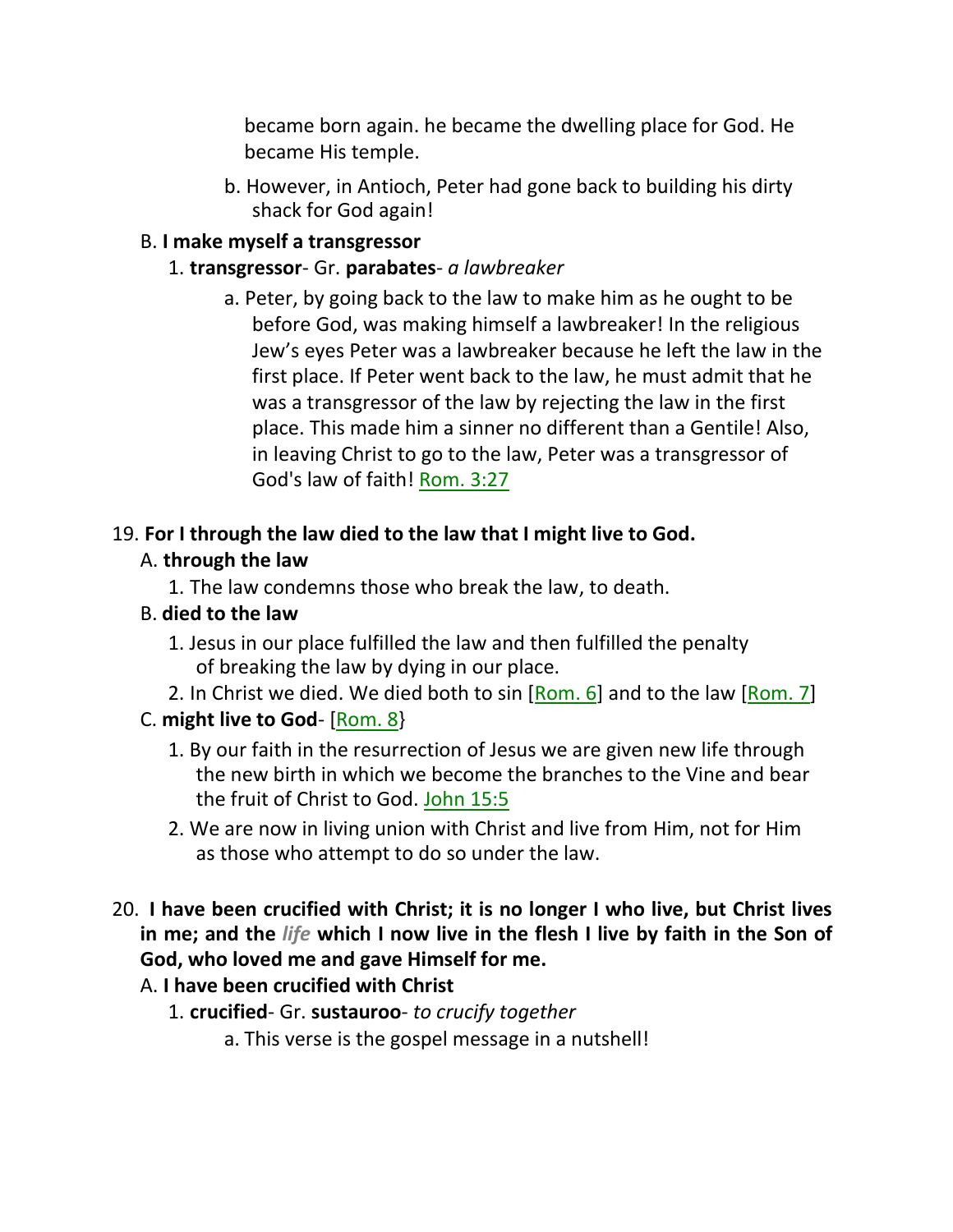b. On the cross Jesus chose to fully identify with humanity. That means He became identical to humanity. He took all of humanity's sin in His own body, and He became sin. He bore the death penalty for us and as us. He was our legal representative on the cross. What happened to Him, happened to us. We were crucified with Christ when He was crucified!

# B. **it is no longer I who live,**

- 1. Under the law people attempted to live for God by their own vain efforts and evil hearts. Each person must realize they can never live up to God's demands because they are sinners and are worthy of death. When we accept Christ by faith, we accept our death sentence from God. Instead of us having to die ourselves, Jesus by grace took our death sentence for us! We die in Christ before we live in Christ. If someone dies, they no longer live. We are forever dead in trying to live for God independent of Him. We are dead to the law - trying to live for God by our own efforts.
- 2. When we accept Christ by faith we choose to identify with Jesus. We become identical to Him. Our old spirit dies and is reborn with the life of Jesus in it! Our spirit is made one with the Spirit of God. 1 Cor. 6:17

#### C. **but Christ lives in me,**

1. We no longer have to try to live for God by our own efforts! Christ now lives His life in us! We need to trust in His life in us and we will bear His fruit. Gal. 5:22-23 We now are not to live FOR God, but FROM God in us!

# D. **and the life which I now life in the flesh I live by faith in the Son of God,**

- 1. Our old man was crucified with Christ, [Rom. 6:6] and we have been raised up with Christ to a new life. How is the new life to be lived? Many still try to live the Christian life by self-effort and will power. This will bring the defeat seen in Rom. 7.
- 2. We can only live the Christian life by **FAITH** [trust] in Jesus Christ. For example, we do not need to try to love people, but trust that Christ in us, who is love, will love people through us. Instead of trying to manufacture love, we must take spiritual inventory of the love already in us, and by faith we distribute that love to others!

#### E. **who loved me and gave Himself for me;**

- 1. **loved me** *This is present tense in the Greek- is loving me*
	- a. Now that Jesus is living in us, His love is constantly flowing towards us!
- 2. **gave Himself** *This is present tense in the Greek- is giving Himself for me*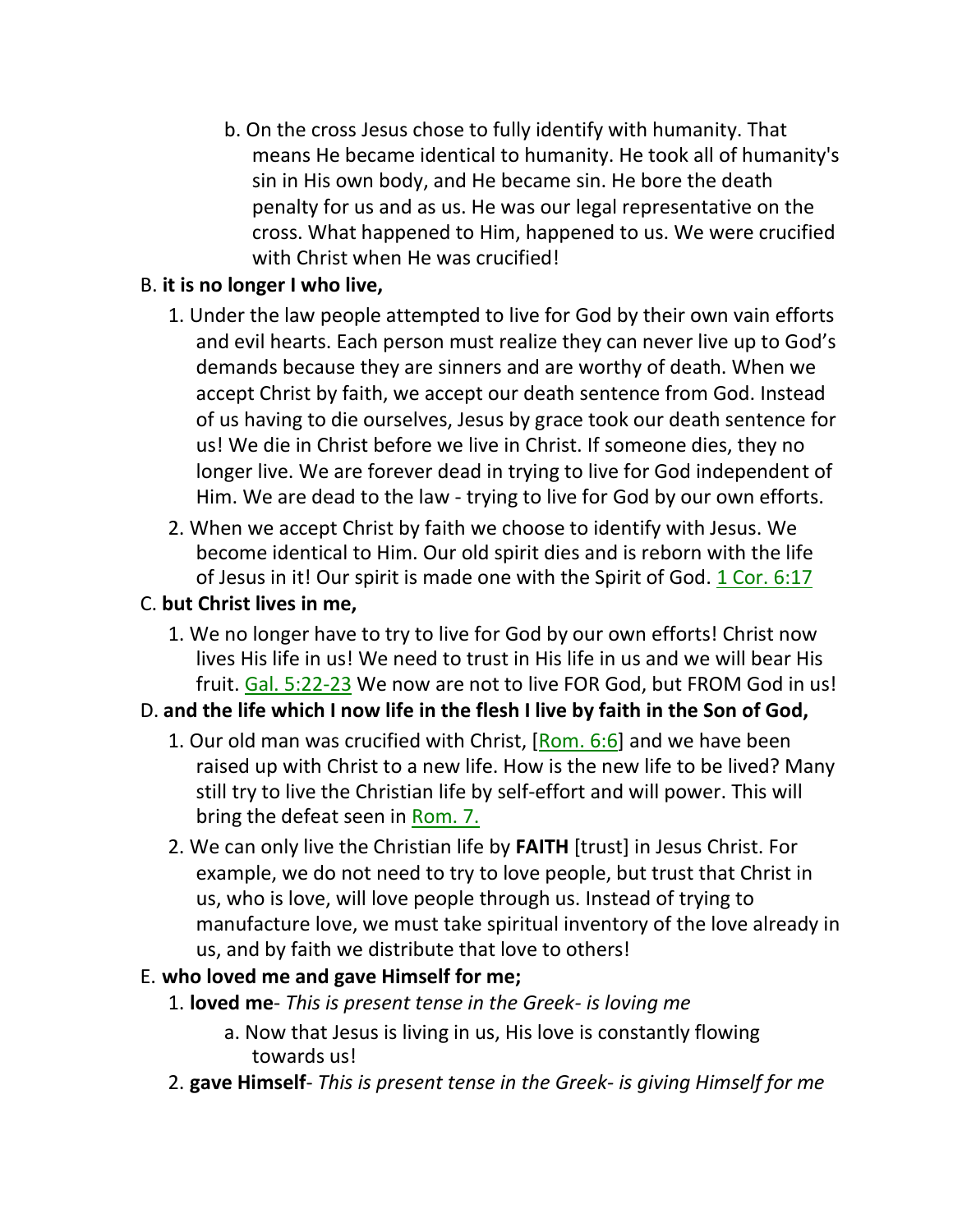- a. Now that Jesus is living in us, He is constantly giving His life to us and through us! It is a river of life that always flows to us and He wants to flow through us to others!
- b. Living under the law is like an electronic item being battery powered. The batteries run out. Living under the law is living by your own energy and resources. They run out. However, living under grace is like an electronic item being plugged into electricity. It can keep on running. When we are joined to Christ, He is always supplying His life to us to live a supernatural life that glorifies God.

#### 21. **I do not set aside the grace of God; for if righteousness** *comes* **through the law, then Christ died in vain.**

### A. **I do not set aside the grace of God;**

- 1. **set aside** Gr. **atheteo** *to do away with, to set aside, disregard to thwart the efficacy of anything, nullify, make void, frustrate; to reject, to refuse, to slight*
	- a. When we do something to merit and be the basis for receiving from God, we set aside the grace of God. We reject, refuse, and slight God's grace. When we reject, refuse, and slight God's grace we are rejecting, refusing, and slighting God's Son and what He did to give us that grace.

#### B. **for if righteousness comes through the law,**

1. The gift of righteousness is the portal through which God pours out His grace and provision. Righteousness gives God the legal right to be good to us. Jesus legally fulfilled all of God's righteousness by His perfect life. He legally fulfilled righteousness in that He was fully punished for mankind on the cross. Jesus did this legally by being our full representative in life, death, and resurrection. The gift of righteousness through Christ, given to us by faith, is the base of operation through which God can unload all his benefits and blessings to us in a way that He is still righteous Himself.

# C. **then Christ died in vain**

1. What a terrible thing to make the death of Christ a vain thing in your life. It cannot be made vain, but it can be made vain in your experience. It hurts the heart of the Father to see the suffering of His Son go to waste in many lives. We make what Jesus did for us vain by unbelief. One of